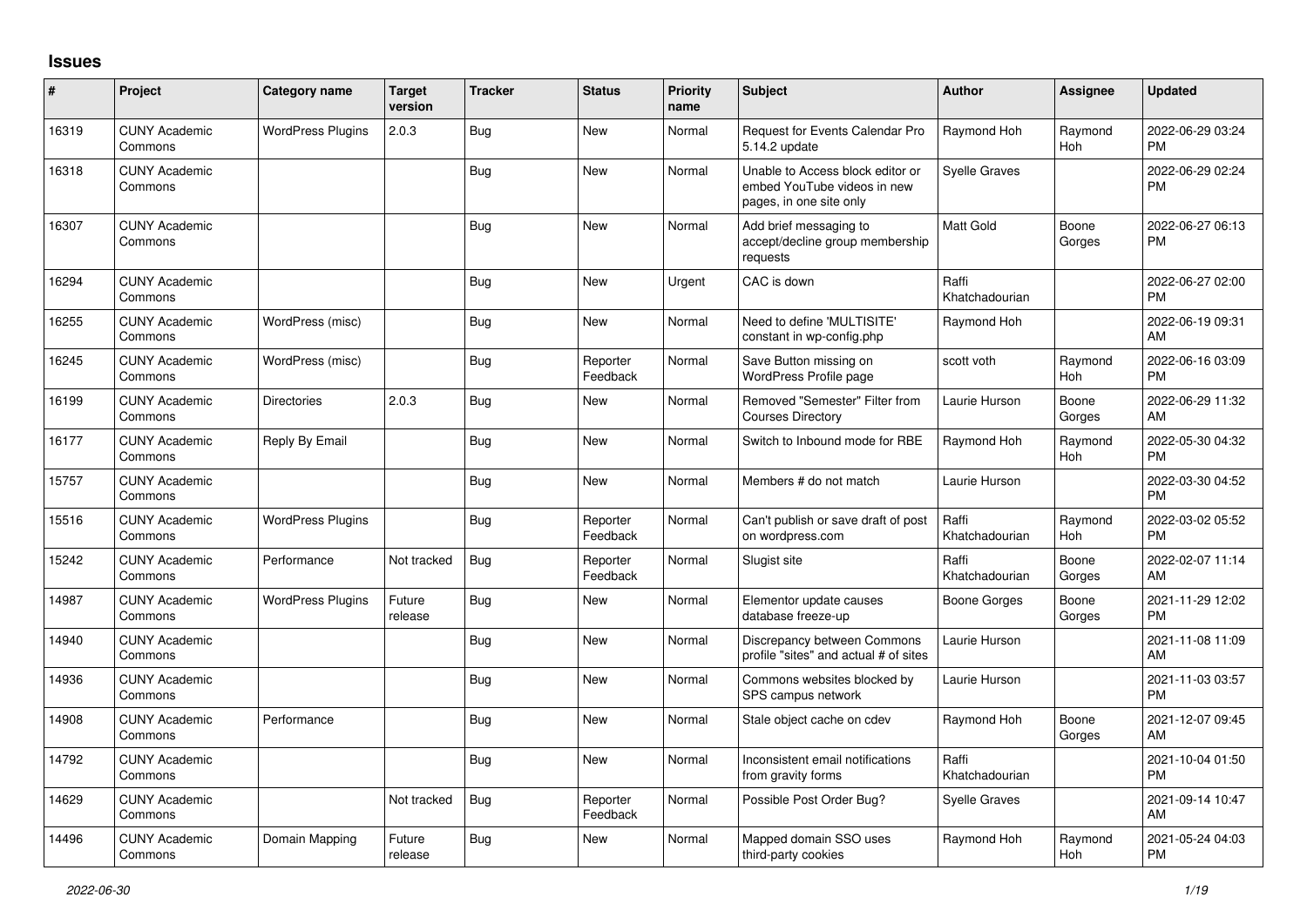| #     | Project                         | <b>Category name</b>       | <b>Target</b><br>version | <b>Tracker</b> | <b>Status</b>        | <b>Priority</b><br>name | Subject                                                                                       | Author              | Assignee        | <b>Updated</b>                |
|-------|---------------------------------|----------------------------|--------------------------|----------------|----------------------|-------------------------|-----------------------------------------------------------------------------------------------|---------------------|-----------------|-------------------------------|
| 14483 | <b>CUNY Academic</b><br>Commons | WordPress - Media          | Not tracked              | Bug            | Reporter<br>Feedback | Normal                  | Wordpress PDF Embed Stopped<br>Working after JITP Media Clone                                 | Patrick DeDauw      | Boone<br>Gorges | 2021-05-20 01:51<br>PM        |
| 14113 | <b>CUNY Academic</b><br>Commons | WordPress (misc)           | Future<br>release        | <b>Bug</b>     | Hold                 | Normal                  | Block Editor Not Working on this<br>page - Json error                                         | scott voth          | Boone<br>Gorges | 2021-03-05 11:01<br>AM        |
| 13949 | <b>CUNY Academic</b><br>Commons |                            | Not tracked              | Bug            | New                  | Normal                  | Continued debugging of runaway<br>MySQL connections                                           | <b>Matt Gold</b>    | Boone<br>Gorges | 2021-09-14 10:42<br>AM        |
| 13457 | <b>CUNY Academic</b><br>Commons | Group Forums               | 2.0.3                    | Bug            | New                  | High                    | Forum post not sending<br>notifications                                                       | Filipa Calado       | Raymond<br>Hoh  | 2022-06-29 11:32<br>AM        |
| 13430 | <b>CUNY Academic</b><br>Commons | Reply By Email             | Not tracked              | Bug            | New                  | Normal                  | Delay in RBE                                                                                  | Luke Waltzer        | Raymond<br>Hoh  | 2020-10-13 11:16<br>AM        |
| 13331 | <b>CUNY Academic</b><br>Commons | Site cloning               | Future<br>release        | Bug            | New                  | Normal                  | Combine Site Template and Clone<br>operations                                                 | <b>Boone Gorges</b> | Jeremy Felt     | 2021-11-19 12:39<br><b>PM</b> |
| 13328 | <b>CUNY Academic</b><br>Commons | Group Forums               | Not tracked              | Bug            | Reporter<br>Feedback | Normal                  | cross-posting in two related<br>groups                                                        | Marilyn Weber       | Raymond<br>Hoh  | 2020-09-15 10:39<br><b>PM</b> |
| 12573 | <b>CUNY Academic</b><br>Commons | <b>WordPress Plugins</b>   | Future<br>release        | Bug            | New                  | Normal                  | <b>CommentPress Core Issues</b>                                                               | scott voth          |                 | 2020-03-24 04:32<br><b>PM</b> |
| 12438 | <b>CUNY Academic</b><br>Commons | Courses                    | Not tracked              | Bug            | New                  | Normal                  | Site appearing twice                                                                          | Laurie Hurson       | Boone<br>Gorges | 2020-02-18 01:34<br><b>PM</b> |
| 12436 | <b>CUNY Academic</b><br>Commons |                            | Not tracked              | Bug            | Assigned             | Normal                  | Nightly system downtime                                                                       | Boone Gorges        |                 | 2020-08-01 09:30<br>AM        |
| 12360 | <b>CUNY Academic</b><br>Commons | <b>WordPress Themes</b>    | Not tracked              | Bug            | Reporter<br>Feedback | Normal                  | site just says "DANTE We are<br>currently in maintenance mode,<br>please check back shortly." | Marilyn Weber       |                 | 2020-02-04 12:13<br><b>PM</b> |
| 12198 | <b>CUNY Academic</b><br>Commons |                            | Not tracked              | Bug            | Reporter<br>Feedback | Normal                  | Duplicate listing in My Sites                                                                 | Tom Harbison        |                 | 2019-12-09 05:50<br>PM        |
| 11971 | <b>CUNY Academic</b><br>Commons | <b>Email Notifications</b> | Future<br>release        | Bug            | Reporter<br>Feedback | Low                     | Pictures obscured in emailed post<br>notifications                                            | Marilyn Weber       | Raymond<br>Hoh  | 2019-11-21 01:14<br><b>PM</b> |
| 11879 | <b>CUNY Academic</b><br>Commons |                            | Not tracked              | Bug            | New                  | Normal                  | Hypothesis comments appearing<br>on multiple, different pdfs across<br>blogs                  | Laurie Hurson       | Laurie Hurson   | 2019-09-19 02:39<br><b>PM</b> |
| 11649 | <b>CUNY Academic</b><br>Commons | <b>WordPress Plugins</b>   | 2.0.3                    | Bug            | In Progress          | Normal                  | CC license displayed on every<br>page                                                         | Gina Cherry         | Raymond<br>Hoh  | 2022-06-29 11:32<br>AM        |
| 11556 | <b>CUNY Academic</b><br>Commons | Courses                    | Not tracked              | Bug            | Reporter<br>Feedback | Normal                  | Instructor name given in course<br>listing                                                    | Tom Harbison        |                 | 2019-06-25 04:12<br>PM        |
| 11415 | <b>CUNY Academic</b><br>Commons | <b>WordPress Plugins</b>   | Not tracked              | <b>Bug</b>     | Reporter<br>Feedback | Normal                  | <b>Blog Subscriptions in Jetpack</b>                                                          | Laurie Hurson       |                 | 2019-05-14 10:34<br>AM        |
| 11392 | <b>CUNY Academic</b><br>Commons |                            | Future<br>release        | <b>Bug</b>     | New                  | Normal                  | Migrate users away from<br><b>StatPress</b>                                                   | Boone Gorges        |                 | 2019-04-23 03:53<br><b>PM</b> |
| 11243 | <b>CUNY Academic</b><br>Commons | BuddyPress (misc)          | Future<br>release        | <b>Bug</b>     | New                  | Normal                  | Audit bp-custom.php                                                                           | Raymond Hoh         | Raymond<br>Hoh  | 2022-04-26 11:59<br>AM        |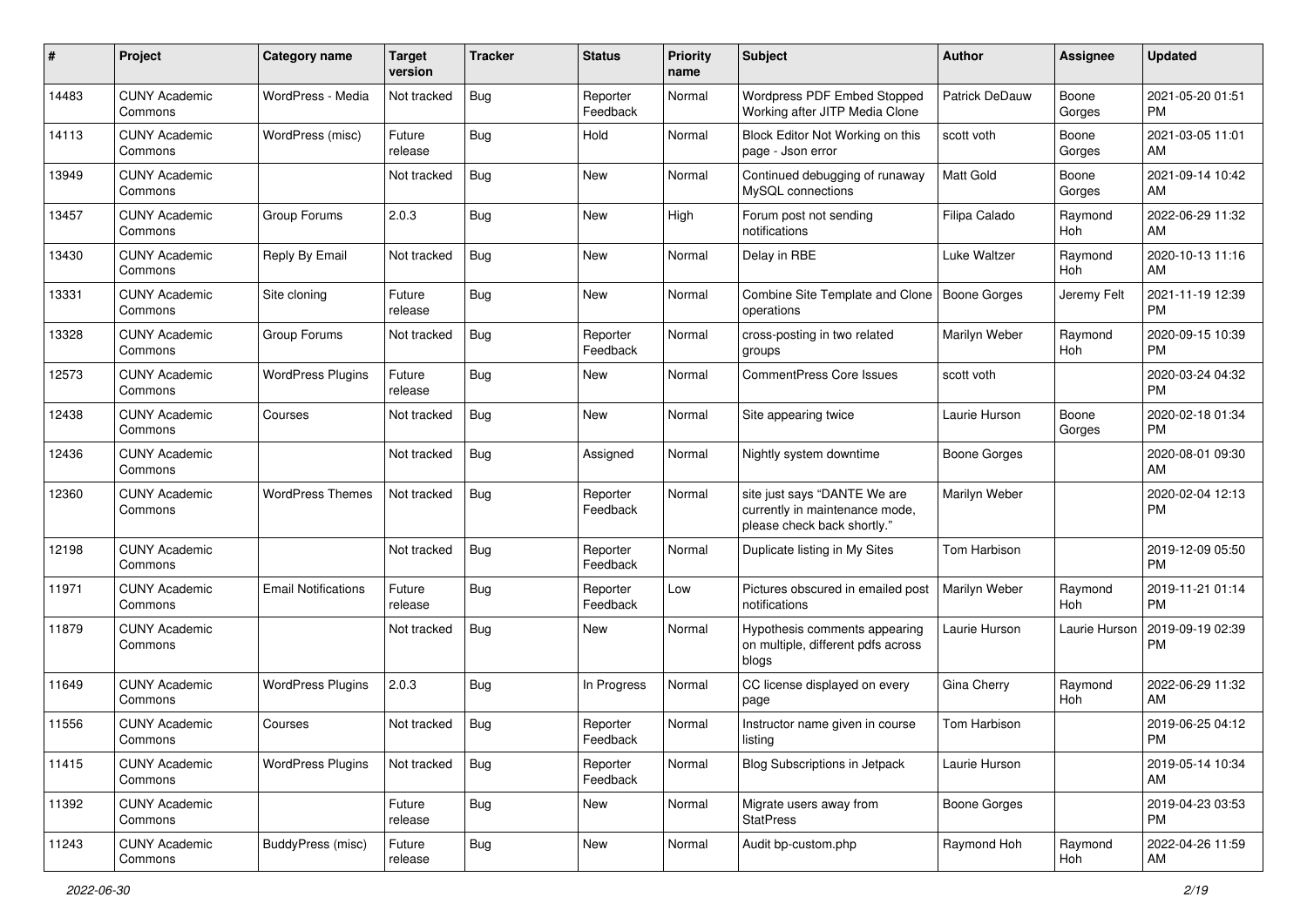| #     | Project                         | <b>Category name</b>       | <b>Target</b><br>version | <b>Tracker</b> | <b>Status</b>        | <b>Priority</b><br>name | <b>Subject</b>                                                                                               | <b>Author</b>    | <b>Assignee</b> | <b>Updated</b>                |
|-------|---------------------------------|----------------------------|--------------------------|----------------|----------------------|-------------------------|--------------------------------------------------------------------------------------------------------------|------------------|-----------------|-------------------------------|
| 11120 | <b>CUNY Academic</b><br>Commons | <b>WordPress Plugins</b>   | Not tracked              | Bug            | Reporter<br>Feedback | Normal                  | Events Manager Events Not<br>Showing Up                                                                      | Mark Webb        |                 | 2019-02-27 04:10<br><b>PM</b> |
| 11024 | <b>CUNY Academic</b><br>Commons | WordPress (misc)           | Future<br>release        | Bug            | <b>New</b>           | Normal                  | Subsites should not show "you<br>should update your .htaccess<br>now" notice after permalink setting<br>save | Boone Gorges     |                 | 2019-01-28 01:35<br><b>PM</b> |
| 10794 | <b>CUNY Academic</b><br>Commons | Performance                | Not tracked              | Bug            | <b>New</b>           | Normal                  | Memcached connection<br>occasionally breaks                                                                  | Boone Gorges     | Boone<br>Gorges | 2018-12-06 03:30<br><b>PM</b> |
| 10769 | <b>CUNY Academic</b><br>Commons | <b>WordPress Themes</b>    | Not tracked              | Bug            | Reporter<br>Feedback | Normal                  | 2011 Theme Sidebar                                                                                           | Mark Webb        |                 | 2018-12-04 04:09<br><b>PM</b> |
| 10678 | <b>CUNY Academic</b><br>Commons |                            | Not tracked              | <b>Bug</b>     | Reporter<br>Feedback | High                    | Newsletter Plugin Not Sending<br><b>Out Newsletters</b>                                                      | Mark Webb        | Boone<br>Gorges | 2019-09-16 09:38<br><b>PM</b> |
| 10262 | <b>CUNY Academic</b><br>Commons |                            | Not tracked              | <b>Bug</b>     | Reporter<br>Feedback | Normal                  | Newsletter Plugin: Broken Image<br>at Bottom of All Newsletters                                              | Mark Webb        | Raymond<br>Hoh  | 2018-08-30 05:17<br><b>PM</b> |
| 10040 | <b>CUNY Academic</b><br>Commons | WordPress (misc)           | Not tracked              | Bug            | Reporter<br>Feedback | Normal                  | User doesn't see full list of themes                                                                         | <b>Matt Gold</b> | Boone<br>Gorges | 2018-07-25 10:12<br>AM        |
| 9979  | <b>CUNY Academic</b><br>Commons | <b>Email Notifications</b> | Not tracked              | <b>Bug</b>     | Reporter<br>Feedback | Normal                  | Reports of slow email activation<br>emails                                                                   | <b>Matt Gold</b> | Boone<br>Gorges | 2018-08-29 09:40<br><b>PM</b> |
| 9926  | <b>CUNY Academic</b><br>Commons | <b>WordPress Plugins</b>   | Future<br>release        | Bug            | New                  | Normal                  | twitter-mentions-as-comments<br>cron jobs can run long                                                       | Boone Gorges     | Boone<br>Gorges | 2018-10-24 12:34<br><b>PM</b> |
| 9835  | <b>CUNY Academic</b><br>Commons | Group Forums               | Future<br>release        | Bug            | Assigned             | Normal                  | add a "like" function?                                                                                       | Marilyn Weber    | Erik Trainer    | 2018-06-05 01:49<br><b>PM</b> |
| 9515  | <b>CUNY Academic</b><br>Commons | <b>WordPress Plugins</b>   | Not tracked              | <b>Bug</b>     | Reporter<br>Feedback | Normal                  | Text to Speech plugin - "More<br>Slowly" checkbox not working                                                | scott voth       | Boone<br>Gorges | 2018-06-13 02:26<br><b>PM</b> |
| 9346  | <b>CUNY Academic</b><br>Commons | WordPress (misc)           | Not tracked              | Bug            | <b>New</b>           | Normal                  | Clone cetls.bmcc.cuny.edu for<br>development                                                                 | Owen Roberts     | Raymond<br>Hoh  | 2018-03-06 05:35<br><b>PM</b> |
| 9289  | <b>CUNY Academic</b><br>Commons | <b>WordPress Plugins</b>   | Future<br>release        | Bug            | Reporter<br>Feedback | Normal                  | Email Users Plugin                                                                                           | Laurie Hurson    | Boone<br>Gorges | 2018-10-24 12:34<br><b>PM</b> |
| 9060  | <b>CUNY Academic</b><br>Commons | Commons In A Box           | Not tracked              | Bug            | Hold                 | Normal                  | Problems with CBox image library<br>upload                                                                   | Lisa Rhody       | Raymond<br>Hoh  | 2018-01-10 03:26<br><b>PM</b> |
| 8992  | <b>NYCDH Community</b><br>Site  |                            |                          | Bug            | Assigned             | Normal                  | Multiple RBE error reports                                                                                   | <b>Matt Gold</b> | Raymond<br>Hoh  | 2017-12-11 05:43<br><b>PM</b> |
| 8991  | <b>CUNY Academic</b><br>Commons | Reply By Email             | Not tracked              | Bug            | Hold                 | Normal                  | RBE duplicate email message<br>issue                                                                         | <b>Matt Gold</b> | Raymond<br>Hoh  | 2018-02-18 08:53<br><b>PM</b> |
| 8675  | <b>CUNY Academic</b><br>Commons | User Onboarding            | Future<br>release        | Bug            | Reporter<br>Feedback | Low                     | Add new User search screen calls<br>for the input of email address but<br>doesn't work with one              | Paul Hebert      | Boone<br>Gorges | 2017-10-11 11:17<br>AM        |
| 8440  | <b>CUNY Academic</b><br>Commons | Onboarding                 | Not tracked              | <b>Bug</b>     | <b>New</b>           | Normal                  | Create Test Email Accounts for<br><b>Onboarding Project</b>                                                  | Stephen Real     | Stephen Real    | 2017-08-01 09:49<br><b>PM</b> |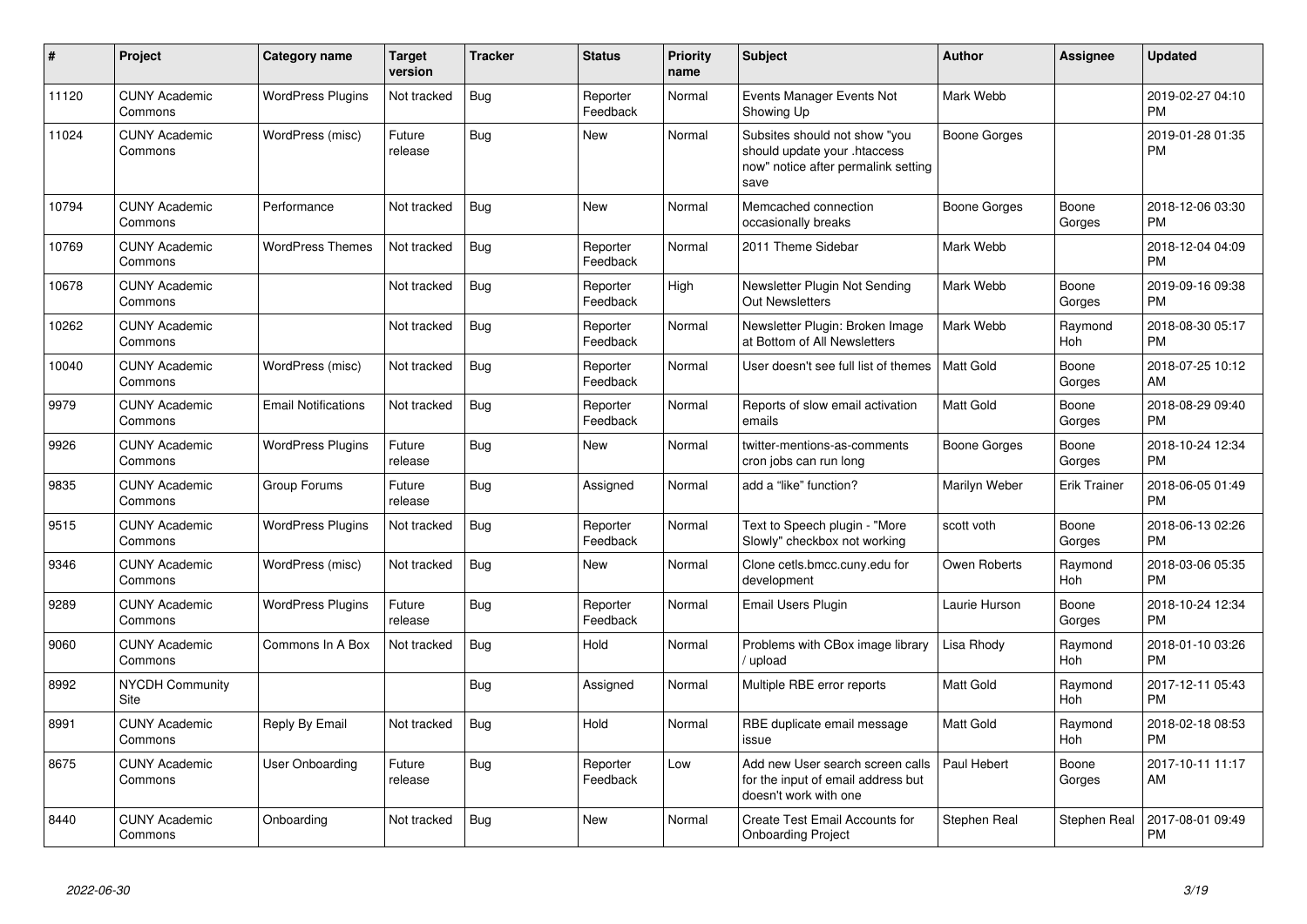| #    | Project                         | <b>Category name</b>      | <b>Target</b><br>version | <b>Tracker</b> | <b>Status</b>        | Priority<br>name | <b>Subject</b>                                                                            | Author              | <b>Assignee</b>       | <b>Updated</b>                |
|------|---------------------------------|---------------------------|--------------------------|----------------|----------------------|------------------|-------------------------------------------------------------------------------------------|---------------------|-----------------------|-------------------------------|
| 7981 | <b>CUNY Academic</b><br>Commons | Social Paper              | Future<br>release        | Bug            | <b>New</b>           | Normal           | Social Paper comments should<br>not go to spam                                            | Luke Waltzer        | Boone<br>Gorges       | 2018-04-16 03:52<br><b>PM</b> |
| 7928 | <b>CUNY Academic</b><br>Commons | Group Forums              | Not tracked              | Bug            | New                  | Normal           | Duplicate Forum post                                                                      | Luke Waltzer        | Raymond<br>Hoh        | 2017-04-11 09:27<br><b>PM</b> |
| 7663 | <b>CUNY Academic</b><br>Commons | Social Paper              | Future<br>release        | <b>Bug</b>     | <b>New</b>           | Normal           | Social Paper notifications not<br>formatted correctly on secondary<br>sites               | <b>Boone Gorges</b> | Boone<br>Gorges       | 2018-04-16 03:52<br><b>PM</b> |
| 7022 | <b>CUNY Academic</b><br>Commons | Announcements             | Future<br>release        | Bug            | <b>New</b>           | Normal           | Sitewide announcements should<br>be displayed on, and dismissable<br>from, mapped domains | <b>Boone Gorges</b> | Boone<br>Gorges       | 2018-03-22 10:18<br>AM        |
| 6995 | <b>CUNY Academic</b><br>Commons | Home Page                 | Not tracked              | Bug            | Assigned             | Normal           | member filter on homepage not<br>working                                                  | <b>Matt Gold</b>    | Raymond<br>Hoh        | 2016-12-11 09:46<br><b>PM</b> |
| 6755 | <b>CUNY Academic</b><br>Commons | WordPress (misc)          | Future<br>release        | Bug            | New                  | Normal           | Cannot Deactivate Plugin                                                                  | Laura Kane          |                       | 2016-11-16 01:12<br><b>PM</b> |
| 6749 | <b>CUNY Academic</b><br>Commons | Events                    | Future<br>release        | <b>Bug</b>     | <b>New</b>           | Low              | BPEO iCal request can trigger<br>very large number of DB queries                          | Boone Gorges        | Raymond<br><b>Hoh</b> | 2016-11-15 10:09<br><b>PM</b> |
| 6671 | <b>CUNY Academic</b><br>Commons | Reply By Email            | Not tracked              | Bug            | Assigned             | Normal           | "Post too often" RBE error<br>message                                                     | Matt Gold           | Raymond<br>Hoh        | 2016-11-11 09:55<br>AM        |
| 6644 | <b>CUNY Academic</b><br>Commons |                           | Not tracked              | Bug            | Reporter<br>Feedback | High             | White Screen at Login Pge                                                                 | Luke Waltzer        | Raymond<br>Hoh        | 2016-11-21 10:34<br><b>PM</b> |
| 6356 | <b>CUNY Academic</b><br>Commons | <b>WordPress Plugins</b>  | Future<br>release        | Bug            | Reporter<br>Feedback | Low              | Should Subscribe2 be<br>deprecated?                                                       | Luke Waltzer        |                       | 2017-03-20 12:20<br><b>PM</b> |
| 5827 | <b>CUNY Academic</b><br>Commons | <b>Public Portfolio</b>   | Future<br>release        | Bug            | Assigned             | Normal           | Academic Interests square bracket   scott voth<br>links not working                       |                     | Chris Stein           | 2016-08-11 11:59<br><b>PM</b> |
| 5691 | <b>CUNY Academic</b><br>Commons | <b>Blogs (BuddyPress)</b> | Future<br>release        | <b>Bug</b>     | Assigned             | High             | Differing numbers on Sites display                                                        | <b>Matt Gold</b>    | Raymond<br>Hoh        | 2016-06-13 01:37<br><b>PM</b> |
| 5488 | <b>CUNY Academic</b><br>Commons | Social Paper              | Future<br>release        | Bug            | <b>New</b>           | Normal           | Add a "last edited by" field to<br>Social Paper group directories                         | Boone Gorges        |                       | 2016-04-21 10:05<br><b>PM</b> |
| 5317 | <b>CUNY Academic</b><br>Commons | Group Blogs               | Not tracked              | Bug            | Reporter<br>Feedback | Normal           | Notifications of New Post Didn't<br>Come                                                  | Luke Waltzer        | Samantha<br>Raddatz   | 2016-03-21 10:41<br><b>PM</b> |
| 5282 | <b>CUNY Academic</b><br>Commons | Social Paper              | Future<br>release        | <b>Bug</b>     | New                  | Normal           | Replying via email directs to paper<br>but not individual comment.                        | Marilyn Weber       | Raymond<br>Hoh        | 2016-03-02 01:48<br><b>PM</b> |
| 5268 | <b>CUNY Academic</b><br>Commons | Group Forums              | Future<br>release        | <b>Bug</b>     | Assigned             | Normal           | Long-time to post to multiple<br>groups                                                   | Luke Waltzer        | Daniel Jones          | 2016-09-07 06:31<br>PM        |
| 4972 | <b>CUNY Academic</b><br>Commons | Analytics                 | Not tracked              | <b>Bug</b>     | New                  | Normal           | <b>Newsletter Analytics</b>                                                               | Stephen Real        | Matt Gold             | 2015-12-09 12:54<br><b>PM</b> |
| 4661 | <b>CUNY Academic</b><br>Commons | User Experience           | Future<br>release        | <b>Bug</b>     | Assigned             | Normal           | Simplify Events text                                                                      | Matt Gold           | Samantha<br>Raddatz   | 2015-10-02 09:06<br><b>PM</b> |
| 4535 | <b>CUNY Academic</b><br>Commons | My Commons                | Future<br>release        | <b>Bug</b>     | New                  | Low              | My Commons filter issue                                                                   | scott voth          | Raymond<br>Hoh        | 2015-09-01 11:17<br>AM        |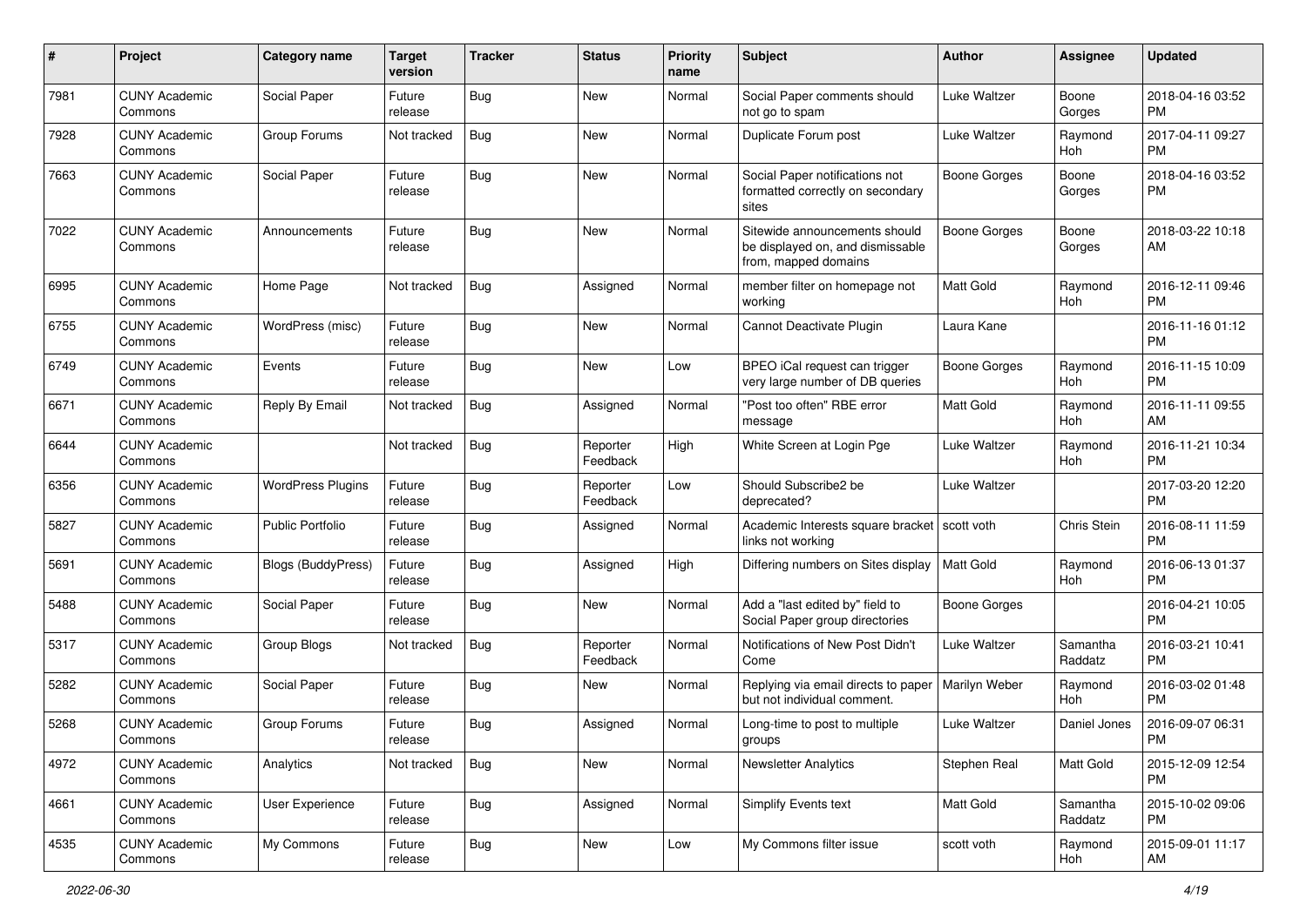| #     | Project                         | Category name                  | <b>Target</b><br>version | <b>Tracker</b> | <b>Status</b>        | <b>Priority</b><br>name | <b>Subject</b>                                                                             | <b>Author</b>           | Assignee          | <b>Updated</b>                |
|-------|---------------------------------|--------------------------------|--------------------------|----------------|----------------------|-------------------------|--------------------------------------------------------------------------------------------|-------------------------|-------------------|-------------------------------|
| 4438  | <b>CUNY Academic</b><br>Commons | Events                         | Future<br>release        | Bug            | Assigned             | Normal                  | Events Calendar - Export<br><b>Recurring Events</b>                                        | scott voth              | Daniel Jones      | 2016-05-23 04:25<br><b>PM</b> |
| 4388  | <b>CUNY Academic</b><br>Commons | WordPress (misc)               | Future<br>release        | <b>Bug</b>     | Assigned             | Normal                  | Repeated request for<br>authentication.                                                    | Alice.Lynn<br>McMichael | Raymond<br>Hoh    | 2015-08-11 07:35<br><b>PM</b> |
| 3939  | <b>CUNY Academic</b><br>Commons | <b>WordPress Plugins</b>       | Future<br>release        | Bug            | Hold                 | Normal                  | Activity stream support for<br>Co-Authors Plus plugin                                      | Raymond Hoh             | Raymond<br>Hoh    | 2015-11-09 06:13<br><b>PM</b> |
| 3691  | <b>CUNY Academic</b><br>Commons | <b>WordPress Plugins</b>       | Future<br>release        | Bug            | <b>New</b>           | Normal                  | <b>WPMU Domain Mapping</b><br>Debugging on cdev                                            | Raymond Hoh             | Matt Gold         | 2014-12-12 09:04<br>AM        |
| 3419  | <b>CUNY Academic</b><br>Commons | Group Invitations              | 1.6.14                   | Bug            | Testing<br>Required  | Normal                  | Neatening the display of<br>messages on group requests                                     | <b>Matt Gold</b>        | Boone<br>Gorges   | 2014-09-01 09:29<br><b>PM</b> |
| 2618  | NYCDH Community<br>Site         |                                |                          | Bug            | Assigned             | Low                     | Mark blogs as spam when created<br>by users marked as spam                                 | Matt Gold               | Boone<br>Gorges   | 2013-06-09 11:38<br><b>PM</b> |
| 2576  | <b>NYCDH Community</b><br>Site  |                                |                          | Bug            | Hold                 | Low                     | Test Next Button in Javascript<br><b>Tutorial Under Activities</b>                         | <b>Mark Newton</b>      | Alex Gil          | 2013-05-18 02:55<br><b>PM</b> |
| 2167  | <b>CUNY Academic</b><br>Commons | WordPress (misc)               | Future<br>release        | <b>Bug</b>     | Assigned             | Normal                  | <b>CAC-Livestream Plugin Issues</b>                                                        | <b>Michael Smith</b>    | Dominic<br>Giglio | 2015-01-02 03:06<br><b>PM</b> |
| 16314 | <b>CUNY Academic</b><br>Commons | <b>WordPress Plugins</b>       |                          | Feature        | <b>New</b>           | Normal                  | Install Multicollab plug-in?                                                               | Raffi<br>Khatchadourian |                   | 2022-06-29 03:44<br><b>PM</b> |
| 16290 | <b>CUNY Academic</b><br>Commons |                                |                          | Feature        | Reporter<br>Feedback | Normal                  | Add Table Of Contents Block<br>plug-in                                                     | Raffi<br>Khatchadourian |                   | 2022-06-24 10:26<br>AM        |
| 16092 | <b>CUNY Academic</b><br>Commons |                                | Future<br>release        | Feature        | Hold                 | Normal                  | Don't show main site in Site<br>search results                                             | <b>Boone Gorges</b>     | Boone<br>Gorges   | 2022-05-17 03:12<br><b>PM</b> |
| 15923 | <b>CUNY Academic</b><br>Commons |                                | Not tracked              | Feature        | Reporter<br>Feedback | Normal                  | <b>Bellows Plugin Adjustments</b>                                                          | Laurie Hurson           |                   | 2022-04-20 10:10<br>AM        |
| 15883 | <b>CUNY Academic</b><br>Commons |                                | 2.1.0                    | Feature        | <b>New</b>           | Normal                  | Release BPGES update                                                                       | Boone Gorges            | Boone<br>Gorges   | 2022-05-26 10:39<br>AM        |
| 15613 | <b>CUNY Academic</b><br>Commons |                                | 2.0.3                    | Feature        | Reporter<br>Feedback | Normal                  | Adding "Passster" plugin                                                                   | Laurie Hurson           |                   | 2022-06-29 11:32<br>AM        |
| 15604 | <b>CUNY Academic</b><br>Commons | <b>Email Notifications</b>     | Future<br>release        | Feature        | Assigned             | Normal                  | <b>Restructure Commons Group</b><br><b>Digest Email Messages</b>                           | Matt Gold               | Boone<br>Gorges   | 2022-05-26 10:45<br>AM        |
| 15194 | <b>CUNY Academic</b><br>Commons | Internal Tools and<br>Workflow | 2.1.0                    | Feature        | <b>New</b>           | Normal                  | PHPCS sniff for un-restored<br>switch_to_blog() calls                                      | Boone Gorges            | Jeremy Felt       | 2022-05-26 10:45<br>AM        |
| 14787 | <b>CUNY Academic</b><br>Commons | <b>Plugin Packages</b>         | Future<br>release        | Feature        | <b>New</b>           | Normal                  | Creating a "Design" plugin<br>package                                                      | Laurie Hurson           | scott voth        | 2022-04-27 04:56<br><b>PM</b> |
| 14394 | <b>CUNY Academic</b><br>Commons |                                | Not tracked              | Feature        | <b>New</b>           | Normal                  | Commons News Site - redesign                                                               | scott voth              | scott voth        | 2021-09-14 10:46<br>AM        |
| 14309 | <b>CUNY Academic</b><br>Commons | Group Library                  | Future<br>release        | Feature        | <b>New</b>           | Normal                  | Better handling of<br>bp group document file download<br>attempts when file is not present | Boone Gorges            | Boone<br>Gorges   | 2021-11-19 12:28<br><b>PM</b> |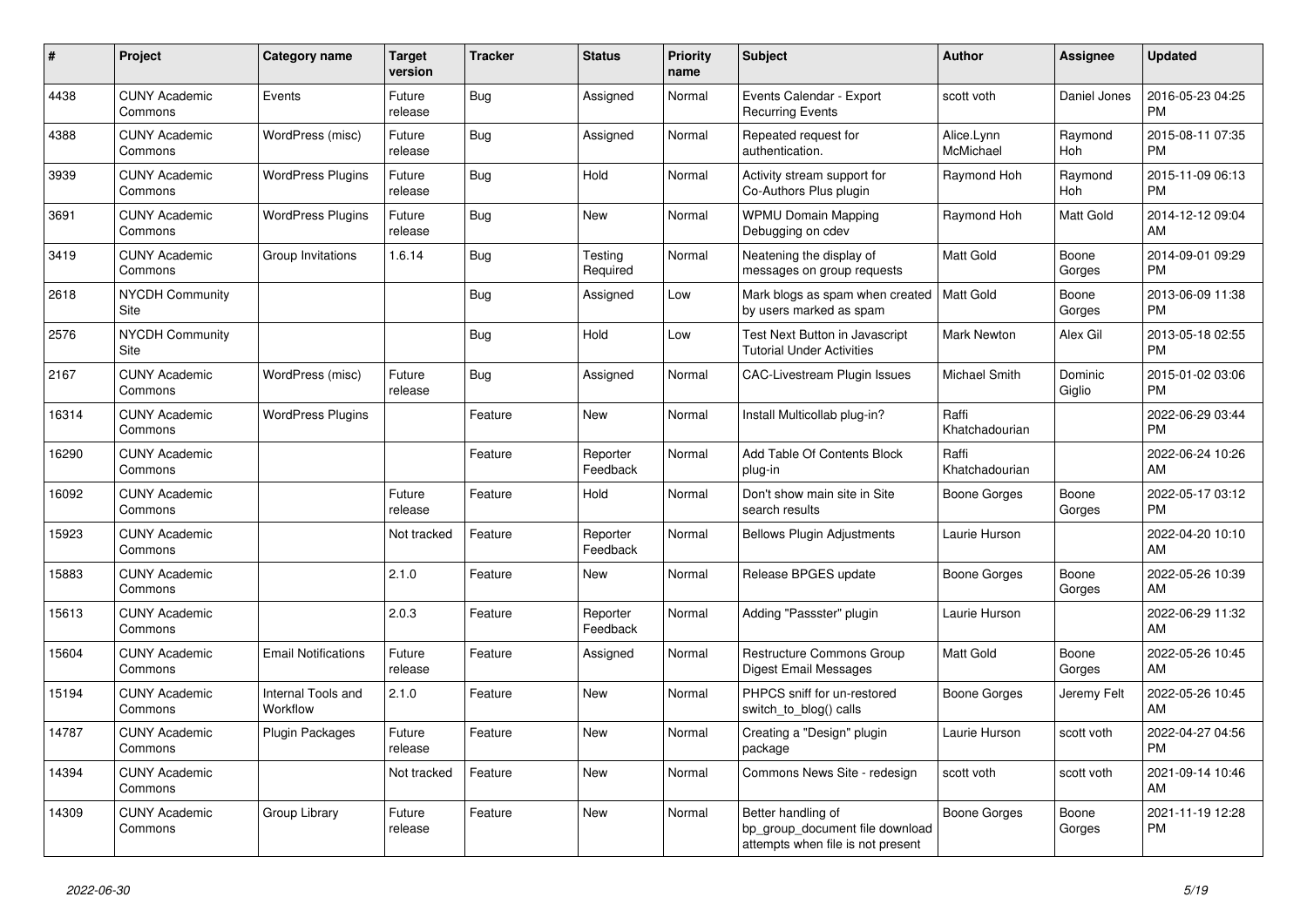| #     | Project                                                                 | <b>Category name</b>           | <b>Target</b><br>version | <b>Tracker</b> | <b>Status</b>        | <b>Priority</b><br>name | <b>Subject</b>                                                           | <b>Author</b>       | <b>Assignee</b>       | <b>Updated</b>                |
|-------|-------------------------------------------------------------------------|--------------------------------|--------------------------|----------------|----------------------|-------------------------|--------------------------------------------------------------------------|---------------------|-----------------------|-------------------------------|
| 14184 | <b>CUNY Academic</b><br>Commons                                         | <b>Public Portfolio</b>        | Future<br>release        | Feature        | New                  | Normal                  | Centralized mechanism for storing<br>Campus affiliations                 | <b>Boone Gorges</b> | Boone<br>Gorges       | 2022-01-04 11:35<br>AM        |
| 13912 | <b>CUNY Academic</b><br>Commons                                         |                                | Not tracked              | Feature        | Hold                 | Low                     | posting "missed schedule"                                                | Marilyn Weber       |                       | 2021-02-23 10:46<br>AM        |
| 13891 | <b>CUNY Academic</b><br>Commons                                         | Internal Tools and<br>Workflow | 2.1.0                    | Feature        | <b>New</b>           | Normal                  | Migrate automated linting to<br>GitHub Actions                           | Boone Gorges        | Jeremy Felt           | 2022-06-29 11:13<br>AM        |
| 13835 | <b>CUNY Academic</b><br>Commons                                         | WordPress (misc)               | Future<br>release        | Feature        | <b>New</b>           | Normal                  | Allow OneSearch widget to have<br>'CUNY' as campus                       | Boone Gorges        | Boone<br>Gorges       | 2021-11-19 12:39<br><b>PM</b> |
| 13650 | <b>CUNY Academic</b><br>Commons                                         | Group Library                  | Future<br>release        | Feature        | New                  | Normal                  | Forum Attachments in Group<br>Library                                    | Laurie Hurson       |                       | 2021-11-19 12:30<br><b>PM</b> |
| 13466 | <b>CUNY Academic</b><br>Commons                                         | Cavalcade                      | Future<br>release        | Feature        | New                  | Normal                  | Automated cleanup for duplicate<br>Cavalcade tasks                       | Boone Gorges        | Boone<br>Gorges       | 2020-10-13 05:24<br><b>PM</b> |
| 13370 | <b>CUNY Academic</b><br>Commons                                         | Group Library                  | Future<br>release        | Feature        | <b>New</b>           | Normal                  | Library bulk deletion and folder<br>editing                              | Colin McDonald      | Boone<br>Gorges       | 2020-10-13 10:41<br>AM        |
| 13358 | <b>CUNY Academic</b><br>Commons                                         | Group Forums                   | Future<br>release        | Feature        | New                  | Normal                  | Improved UI for group forum<br>threading settings                        | Boone Gorges        | Raymond<br><b>Hoh</b> | 2021-11-19 12:27<br><b>PM</b> |
| 13199 | <b>CUNY Academic</b><br>Commons                                         | Group Forums                   | Future<br>release        | Feature        | <b>New</b>           | Normal                  | Favoring Groups over bbPress<br>plugin                                   | Colin McDonald      | Colin<br>McDonald     | 2021-11-19 12:28<br><b>PM</b> |
| 13048 | <b>CUNY Academic</b><br>Commons                                         | Shortcodes and<br>embeds       | Future<br>release        | Feature        | <b>New</b>           | Normal                  | Jupyter Notebooks support                                                | Boone Gorges        |                       | 2020-07-14 11:46<br>AM        |
| 12911 | <b>CUNY Academic</b><br>Commons                                         |                                | Not tracked              | Feature        | New                  | Normal                  | Block access to xmlrpc.php based<br>on User-Agent                        | <b>Boone Gorges</b> | Boone<br>Gorges       | 2020-06-09 05:12<br><b>PM</b> |
| 12446 | <b>CUNY Academic</b><br>Commons                                         | Groups (misc)                  | Future<br>release        | Feature        | Reporter<br>Feedback | Normal                  | Toggle default site to group forum<br>posting                            | Laurie Hurson       | Laurie Hurson         | 2020-03-10 11:57<br>AM        |
| 12121 | <b>CUNY Academic</b><br>Commons                                         | <b>WordPress Plugins</b>       | 2.0.3                    | Feature        | Reporter<br>Feedback | Normal                  | Embedding H5P Iframes on<br><b>Commons Site</b>                          | Laurie Hurson       | Boone<br>Gorges       | 2022-06-29 11:32<br>AM        |
| 12091 | <b>CUNY Academic</b><br>Commons                                         | Group Files                    | Future<br>release        | Feature        | <b>New</b>           | Normal                  | Improved pre-upload file validation<br>for bp-group-documents            | Boone Gorges        | Boone<br>Gorges       | 2019-11-14 01:21<br><b>PM</b> |
| 12062 | AD/O365 Transition<br>from NonMatric to<br><b>Matriculated Students</b> |                                |                          | Feature        | In Progress          | Normal                  | create solution and console<br>project                                   | Emilio Rodriguez    | Emilio<br>Rodriguez   | 2019-11-12 03:56<br><b>PM</b> |
| 12042 | <b>CUNY Academic</b><br>Commons                                         | <b>Email Notifications</b>     | Future<br>release        | Feature        | <b>New</b>           | Normal                  | Improved error logging for BPGES<br>send queue                           | Boone Gorges        | Boone<br>Gorges       | 2021-11-19 12:25<br><b>PM</b> |
| 11968 | JustPublics@365<br>MediaCamp                                            |                                |                          | Feature        | <b>New</b>           | Normal                  | Nanoscience Retractable Display<br>Unit                                  | Donald Cherry       | Bonnie<br>Eissner     | 2021-02-19 08:50<br>AM        |
| 11945 | <b>CUNY Academic</b><br>Commons                                         | Reckoning                      | Future<br>release        | Feature        | Reporter<br>Feedback | Normal                  | Add Comments bubble to<br>Reckoning views                                | Boone Gorges        | Boone<br>Gorges       | 2019-11-12 05:14<br><b>PM</b> |
| 11860 | <b>CUNY Academic</b><br>Commons                                         | Registration                   | Future<br>release        | Feature        | <b>New</b>           | Normal                  | <b>Ensure Students Are Aware They</b><br>Can Use Aliases At Registration | scott voth          |                       | 2019-09-24 08:46<br>AM        |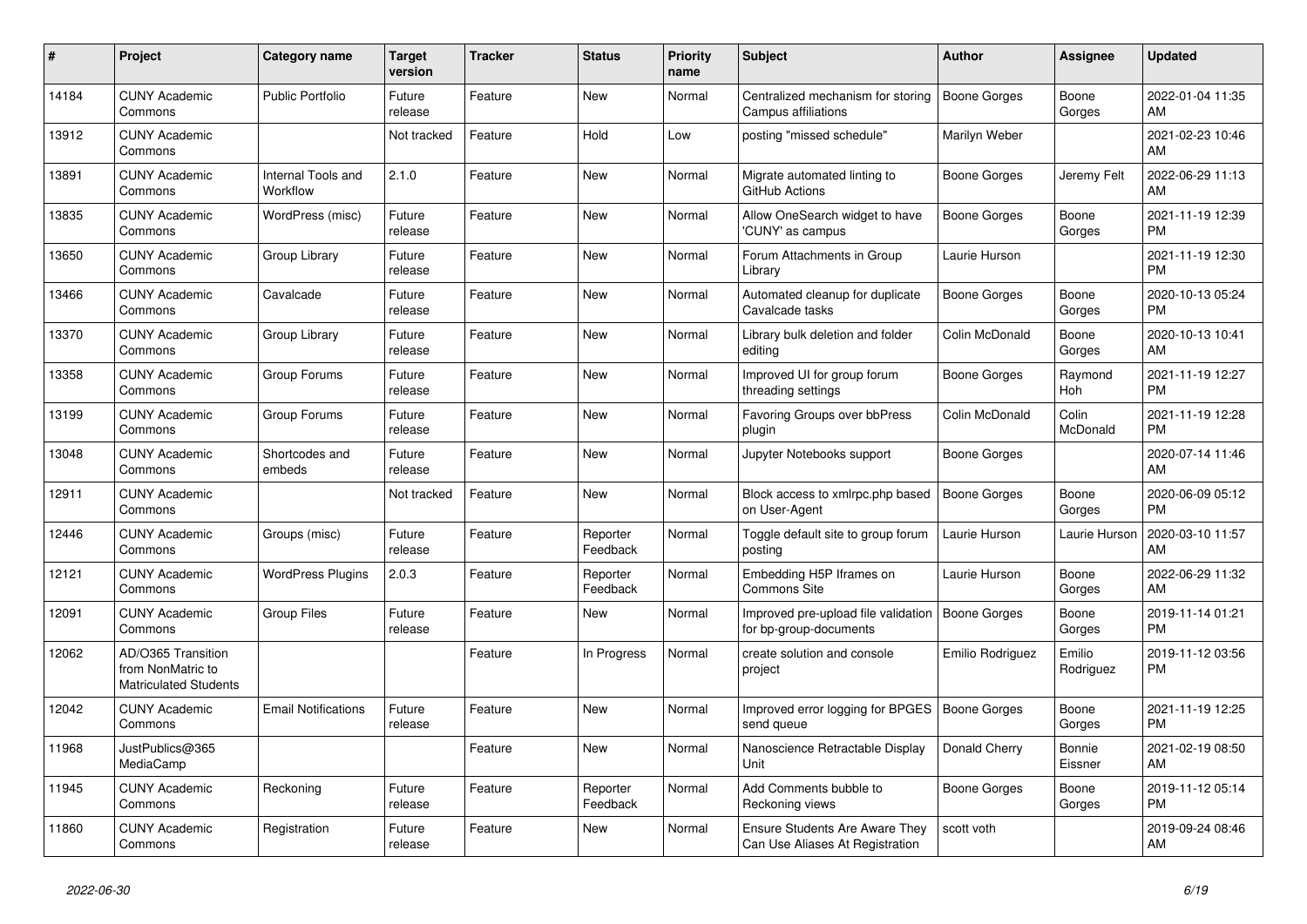| #     | Project                         | <b>Category name</b>     | <b>Target</b><br>version | <b>Tracker</b> | <b>Status</b>        | <b>Priority</b><br>name | Subject                                                                                                                                      | Author                  | <b>Assignee</b>  | <b>Updated</b>                |
|-------|---------------------------------|--------------------------|--------------------------|----------------|----------------------|-------------------------|----------------------------------------------------------------------------------------------------------------------------------------------|-------------------------|------------------|-------------------------------|
| 11834 | <b>CUNY Academic</b><br>Commons | <b>Group Files</b>       | Future<br>release        | Feature        | <b>New</b>           | Normal                  | Improved tools for managing<br>group file folders                                                                                            | <b>Boone Gorges</b>     | Sonja Leix       | 2019-09-06 03:55<br><b>PM</b> |
| 11789 | <b>CUNY Academic</b><br>Commons | Courses                  | Future<br>release        | Feature        | New                  | Normal                  | Ability to remove item from<br>Courses list                                                                                                  | Laurie Hurson           | Sonja Leix       | 2019-09-24 12:28<br><b>PM</b> |
| 11531 | <b>CUNY Academic</b><br>Commons | Events                   | Future<br>release        | Feature        | <b>New</b>           | Normal                  | Main Events calendar should<br>include non-public events that<br>user has access to                                                          | scott voth              | Boone<br>Gorges  | 2019-06-11 10:00<br>AM        |
| 11517 | <b>CUNY Academic</b><br>Commons |                          | Not tracked              | Feature        | Assigned             | Normal                  | wp-accessibility plugin should not<br>strip 'target="_blank"' by default                                                                     | <b>Boone Gorges</b>     | Laurie Hurson    | 2019-09-24 09:57<br>AM        |
| 11131 | <b>CUNY Academic</b><br>Commons |                          | Future<br>release        | Feature        | Reporter<br>Feedback | Normal                  | <b>Image Annotation Plugins</b>                                                                                                              | Laurie Hurson           |                  | 2019-02-26 11:33<br>AM        |
| 11077 | <b>CUNY Academic</b><br>Commons | Events                   | Not tracked              | Feature        | Reporter<br>Feedback | Normal                  | Show event category description<br>in event list view                                                                                        | Raffi<br>Khatchadourian |                  | 2019-02-12 10:38<br><b>PM</b> |
| 10659 | <b>CUNY Academic</b><br>Commons | Group Forums             | Future<br>release        | Feature        | Assigned             | Normal                  | Post to multiple groups via email                                                                                                            | <b>Matt Gold</b>        | Raymond<br>Hoh   | 2018-11-15 12:54<br>AM        |
| 10380 | <b>CUNY Academic</b><br>Commons | WordPress (misc)         | Future<br>release        | Feature        | In Progress          | Normal                  | Remove blacklisted plugins                                                                                                                   | <b>Boone Gorges</b>     |                  | 2022-04-26 12:00<br><b>PM</b> |
| 10368 | <b>CUNY Academic</b><br>Commons |                          | Future<br>release        | Feature        | Assigned             | Normal                  | Use ORCID data to populate<br>academic profile page                                                                                          | Stephen Francoeur       | Boone<br>Gorges  | 2018-09-25 01:53<br><b>PM</b> |
| 10354 | <b>CUNY Academic</b><br>Commons | <b>Public Portfolio</b>  | Future<br>release        | Feature        | New                  | Normal                  | Opt out of Having a Profile Page                                                                                                             | scott voth              | Chris Stein      | 2020-05-12 10:43<br>AM        |
| 10226 | <b>CUNY Academic</b><br>Commons | Courses                  | Future<br>release        | Feature        | <b>New</b>           | Normal                  | Add "My Courses" to drop down<br>list                                                                                                        | scott voth              | Boone<br>Gorges  | 2021-11-19 12:42<br><b>PM</b> |
| 9947  | <b>CUNY Academic</b><br>Commons | <b>WordPress Plugins</b> | Future<br>release        | Feature        | Reporter<br>Feedback | Normal                  | Install H5P quiz plugin                                                                                                                      | Matt Gold               | Boone<br>Gorges  | 2018-09-11 11:01<br>AM        |
| 9908  | <b>CUNY Academic</b><br>Commons |                          | Not tracked              | Feature        | New                  | Normal                  | Is it possible to send email<br>updates to users (or an email<br>address not on the list) for only a<br>single page AFTER being<br>prompted? | <b>Michael Shields</b>  | scott voth       | 2018-06-11 01:34<br><b>PM</b> |
| 9895  | <b>CUNY Academic</b><br>Commons | Onboarding               | Future<br>release        | Feature        | Assigned             | Normal                  | Add "Accept Invitation"<br>link/button/function to Group<br>and/or Site invitation emails?                                                   | Luke Waltzer            | Boone<br>Gorges  | 2018-06-07 12:42<br><b>PM</b> |
| 9720  | <b>CUNY Academic</b><br>Commons | Authentication           | Future<br>release        | Feature        | New                  | Normal                  | The Commons should be an<br>oAuth provider                                                                                                   | <b>Boone Gorges</b>     |                  | 2019-03-01 02:04<br><b>PM</b> |
| 9643  | <b>CUNY Academic</b><br>Commons | Publicity                | Not tracked              | Feature        | New                  | Normal                  | Create a page on the Commons<br>for logos etc.                                                                                               | Stephen Real            | Stephen Real     | 2018-04-24 10:53<br>AM        |
| 9420  | <b>CUNY Academic</b><br>Commons | cuny.is                  | Not tracked              | Feature        | New                  | Normal                  | Request for http://cuny.is/streams                                                                                                           | Raffi<br>Khatchadourian | Marilyn<br>Weber | 2018-04-02 10:08<br>AM        |
| 9028  | <b>CUNY Academic</b><br>Commons | Onboarding               | Future<br>release        | Feature        | Assigned             | Normal                  | suggest groups to new members<br>during the registration process                                                                             | Matt Gold               | Chris Stein      | 2018-10-24 12:34<br>PM        |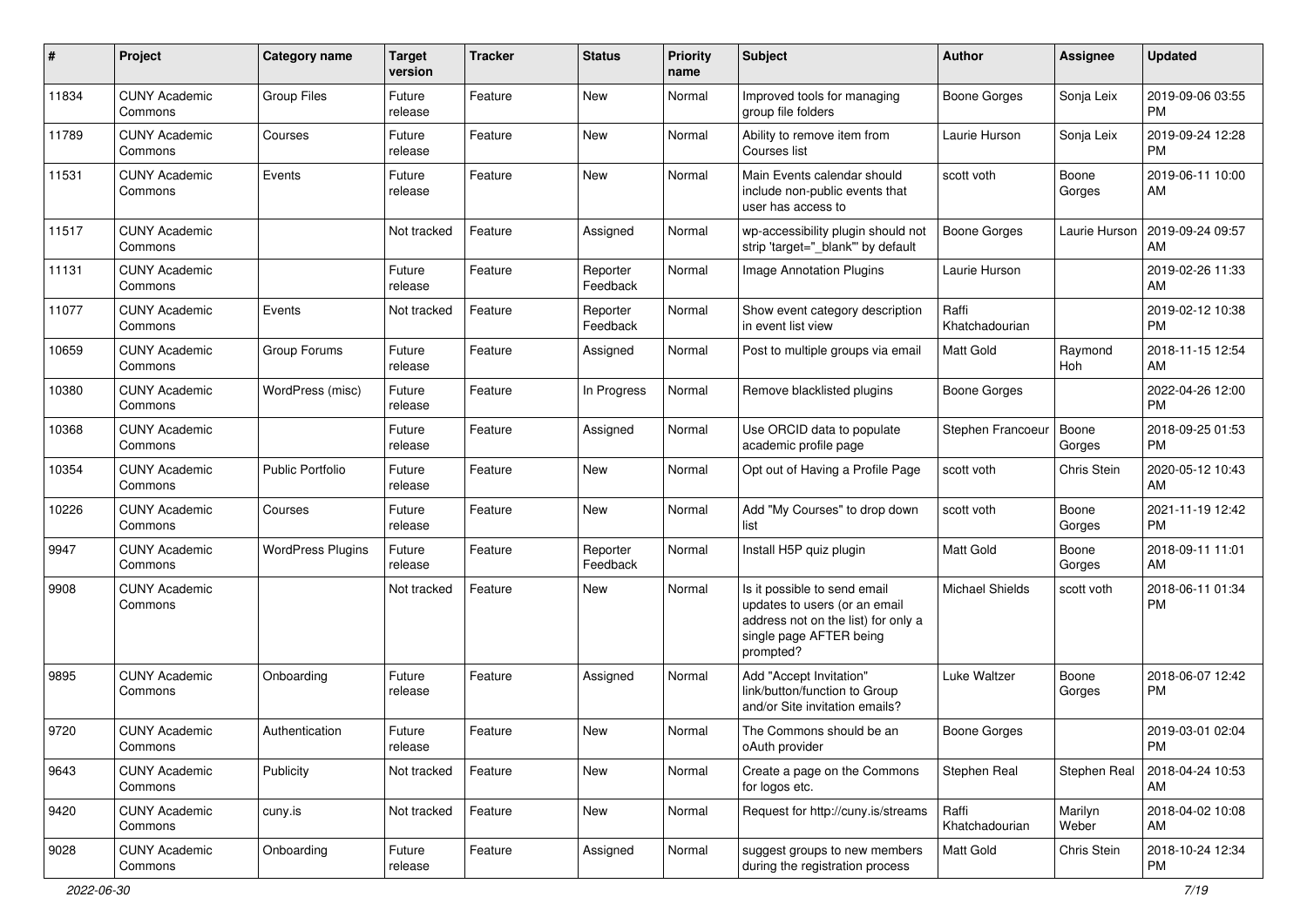| $\pmb{\#}$ | <b>Project</b>                  | <b>Category name</b>       | <b>Target</b><br>version | <b>Tracker</b> | <b>Status</b>        | <b>Priority</b><br>name | <b>Subject</b>                                                                        | Author                  | Assignee             | <b>Updated</b>                |
|------------|---------------------------------|----------------------------|--------------------------|----------------|----------------------|-------------------------|---------------------------------------------------------------------------------------|-------------------------|----------------------|-------------------------------|
| 8976       | <b>CUNY Academic</b><br>Commons | Reply By Email             | Not tracked              | Feature        | Assigned             | Normal                  | Package RBE new topics posting?                                                       | Matt Gold               | Raymond<br>Hoh       | 2017-12-04 02:34<br><b>PM</b> |
| 8902       | <b>CUNY Academic</b><br>Commons | Design                     | Not tracked              | Feature        | Assigned             | Normal                  | Report back on research on<br><b>BuddyPress themes</b>                                | <b>Matt Gold</b>        | <b>Michael Smith</b> | 2017-11-10 12:31<br><b>PM</b> |
| 8901       | <b>CUNY Academic</b><br>Commons | Accessibility              | Future<br>release        | Feature        | Assigned             | Normal                  | Theme analysis for accessibility                                                      | Matt Gold               | Boone<br>Gorges      | 2022-04-26 11:59<br>AM.       |
| 8900       | <b>CUNY Academic</b><br>Commons | Accessibility              | Future<br>release        | Feature        | Assigned             | Normal                  | Look into tools to enforce<br>accessibility in WP environment                         | <b>Matt Gold</b>        | Boone<br>Gorges      | 2022-04-26 11:59<br>AM        |
| 8898       | <b>CUNY Academic</b><br>Commons | Social Paper               | Not tracked              | Feature        | Assigned             | Normal                  | Usage data on docs and social<br>paper                                                | Matt Gold               | <b>Matt Gold</b>     | 2017-11-16 11:32<br>AM        |
| 8837       | <b>CUNY Academic</b><br>Commons |                            | Not tracked              | Feature        | Assigned             | Normal                  | Create a form to request info from<br>people requesting premium<br>themes and plugins | Matt Gold               | Marilyn<br>Weber     | 2017-11-14 03:35<br><b>PM</b> |
| 8836       | <b>CUNY Academic</b><br>Commons | Blogs (BuddyPress)         | Future<br>release        | Feature        | Assigned             | Normal                  | Redesign site launch process                                                          | Matt Gold               | Boone<br>Gorges      | 2019-10-03 02:49<br>PM        |
| 8835       | <b>CUNY Academic</b><br>Commons | Blogs (BuddyPress)         | Future<br>release        | Feature        | <b>New</b>           | Normal                  | Extend cuny is shortlinks to sites                                                    | Luke Waltzer            | Boone<br>Gorges      | 2022-04-26 11:59<br>AM        |
| 8756       | <b>CUNY Academic</b><br>Commons | Group Blogs                | Future<br>release        | Feature        | Hold                 | Normal                  | Connect multiple blogs to one<br>group?                                               | Matt Gold               | Boone<br>Gorges      | 2017-09-30 10:42<br>AM        |
| 8498       | <b>CUNY Academic</b><br>Commons | <b>WordPress Plugins</b>   | Future<br>release        | Feature        | <b>New</b>           | Low                     | <b>Gravity Forms Email Users</b>                                                      | Raffi<br>Khatchadourian | <b>Matt Gold</b>     | 2017-10-13 12:58<br><b>PM</b> |
| 8211       | <b>CUNY Academic</b><br>Commons | <b>WordPress Themes</b>    | Future<br>release        | Feature        | <b>New</b>           | Normal                  | Theme Suggestions: Material<br>Design-Inspired Themes                                 | Margaret Galvan         | Margaret<br>Galvan   | 2017-08-07 02:48<br><b>PM</b> |
| 7828       | <b>CUNY Academic</b><br>Commons |                            | Not tracked              | Feature        | Assigned             | Normal                  | Theme Assessment 2017                                                                 | Margaret Galvan         | Margaret<br>Galvan   | 2017-05-02 10:41<br><b>PM</b> |
| 7115       | <b>CUNY Academic</b><br>Commons | Groups (misc)              | Future<br>release        | Feature        | Reporter<br>Feedback | Normal                  | make licensing info clear during<br>group creation                                    | <b>Matt Gold</b>        | Raymond<br>Hoh       | 2020-12-08 11:32<br>AM        |
| 6426       | <b>CUNY Academic</b><br>Commons | Spam/Spam<br>Prevention    | Future<br>release        | Feature        | Assigned             | Normal                  | Force captcha on all comments?                                                        | Matt Gold               | <b>Tahir Butt</b>    | 2016-10-24 02:06<br><b>PM</b> |
| 6389       | <b>CUNY Academic</b><br>Commons | <b>BuddyPress Docs</b>     | Future<br>release        | Feature        | New                  | Low                     | Make Discussion Area Visible<br>When Editing a Doc                                    | Luke Waltzer            | Boone<br>Gorges      | 2016-10-21 04:16<br><b>PM</b> |
| 6332       | <b>CUNY Academic</b><br>Commons | WordPress (misc)           | Future<br>release        | Feature        | <b>New</b>           | Normal                  | Allow uploaded files to be marked<br>as private in an ad hoc way                      | Boone Gorges            |                      | 2016-10-17 11:41<br><b>PM</b> |
| 6115       | <b>CUNY Academic</b><br>Commons | Publicity                  | Not tracked              | Feature        | Assigned             | Normal                  | create digital signage for GC                                                         | <b>Matt Gold</b>        | scott voth           | 2016-10-11 10:09<br><b>PM</b> |
| 6078       | <b>CUNY Academic</b><br>Commons | <b>Blogs (BuddyPress)</b>  | Future<br>release        | Feature        | New                  | Normal                  | <b>Explore Adding Network Blog</b><br>Metadata Plugin                                 | Luke Waltzer            | Luke Waltzer         | 2016-10-11 10:29<br><b>PM</b> |
| 5992       | <b>CUNY Academic</b><br>Commons | <b>Email Notifications</b> | Future<br>release        | Feature        | <b>New</b>           | Normal                  | Changing the From line of<br>autogenerated blog emails                                | Marilyn Weber           |                      | 2018-09-27 05:19<br><b>PM</b> |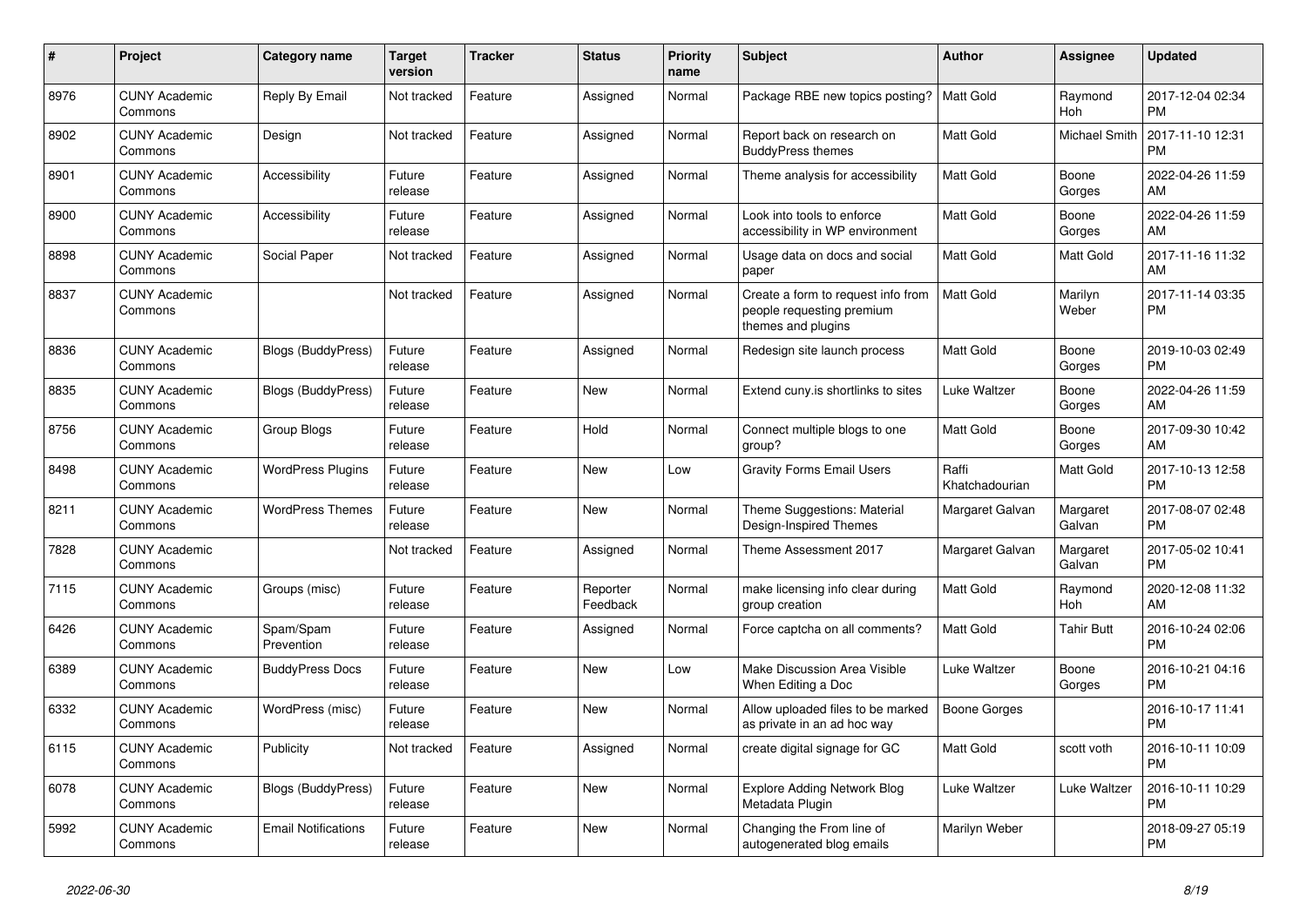| $\pmb{\#}$ | Project                         | <b>Category name</b> | <b>Target</b><br>version | <b>Tracker</b> | <b>Status</b> | <b>Priority</b><br>name | <b>Subject</b>                                                                                                                                        | <b>Author</b>    | Assignee            | <b>Updated</b>                |
|------------|---------------------------------|----------------------|--------------------------|----------------|---------------|-------------------------|-------------------------------------------------------------------------------------------------------------------------------------------------------|------------------|---------------------|-------------------------------|
| 5955       | <b>CUNY Academic</b><br>Commons | Outreach             | Future<br>release        | Feature        | Assigned      | Normal                  | Create auto-newsletter for<br>commons members                                                                                                         | <b>Matt Gold</b> | Luke Waltzer        | 2016-08-30 10:34<br>AM        |
| 5696       | <b>CUNY Academic</b><br>Commons | Events               | Future<br>release        | Feature        | Assigned      | Normal                  | Events Calendar - display options<br>calendar aggregation                                                                                             | <b>Matt Gold</b> | Boone<br>Gorges     | 2016-10-13 11:44<br>AM        |
| 5679       | <b>CUNY Academic</b><br>Commons | Analytics            | Not tracked              | Feature        | <b>New</b>    | Normal                  | Logged In Users for GA                                                                                                                                | Valerie Townsend | Valerie<br>Townsend | 2016-06-11 09:49<br>AM        |
| 5581       | <b>CUNY Academic</b><br>Commons | Analytics            | Future<br>release        | Feature        | Assigned      | Normal                  | <b>Explore alternatives to Google</b><br>Analytics                                                                                                    | Matt Gold        | Valerie<br>Townsend | 2020-04-17 03:12<br><b>PM</b> |
| 5489       | <b>CUNY Academic</b><br>Commons | Social Paper         | Future<br>release        | Feature        | New           | Normal                  | Asc/desc sorting for Social Paper<br>directories                                                                                                      | Boone Gorges     |                     | 2016-04-21 10:06<br><b>PM</b> |
| 5397       | <b>CUNY Academic</b><br>Commons | Social Paper         | Future<br>release        | Feature        | New           | Normal                  | frustrating to have to<br>enable/disable in SP                                                                                                        | Marilyn Weber    | Samantha<br>Raddatz | 2016-04-20 03:39<br><b>PM</b> |
| 5316       | <b>CUNY Academic</b><br>Commons | User Experience      | Future<br>release        | Feature        | Assigned      | Normal                  | Prompt user email address<br>updates                                                                                                                  | Matt Gold        | Stephen Real        | 2016-12-21 03:30<br><b>PM</b> |
| 5234       | <b>CUNY Academic</b><br>Commons | Membership           | Future<br>release        | Feature        | Assigned      | Normal                  | Write Unconfirmed patch for WP                                                                                                                        | Boone Gorges     | Boone<br>Gorges     | 2016-10-24 11:18<br>AM        |
| 5225       | <b>CUNY Academic</b><br>Commons | Registration         | Future<br>release        | Feature        | Assigned      | Normal                  | On-boarding Issues                                                                                                                                    | Luke Waltzer     | Samantha<br>Raddatz | 2016-02-12 02:58<br><b>PM</b> |
| 5205       | <b>CUNY Academic</b><br>Commons | Social Paper         | Future<br>release        | Feature        | <b>New</b>    | Normal                  | Social Paper folders                                                                                                                                  | Marilyn Weber    |                     | 2016-02-11 10:24<br><b>PM</b> |
| 5199       | <b>CUNY Academic</b><br>Commons | Social Paper         | Future<br>release        | Feature        | New           | Normal                  | add tables to the SP editor                                                                                                                           | Marilyn Weber    |                     | 2016-10-24 11:27<br>AM        |
| 5058       | <b>CUNY Academic</b><br>Commons | Social Paper         | Future<br>release        | Feature        | New           | Low                     | Can there be a clearer signal that<br>even when comments have<br>already been made you add<br>comments by clicking on the side?<br>(SP suggestion #5) | Marilyn Weber    | Samantha<br>Raddatz | 2016-02-11 10:24<br><b>PM</b> |
| 5053       | <b>CUNY Academic</b><br>Commons | Social Paper         | Future<br>release        | Feature        | <b>New</b>    | Low                     | Scrollable menu to add readers<br>(SP suggestion #4)                                                                                                  | Marilyn Weber    | Samantha<br>Raddatz | 2016-04-21 05:21<br><b>PM</b> |
| 5052       | <b>CUNY Academic</b><br>Commons | Social Paper         | Future<br>release        | Feature        | New           | Low                     | Sentence by sentence or line by<br>line comments (SP suggestion #3)                                                                                   | Marilyn Weber    | Boone<br>Gorges     | 2016-02-11 10:24<br><b>PM</b> |
| 5050       | <b>CUNY Academic</b><br>Commons | Social Paper         | Future<br>release        | Feature        | <b>New</b>    | Low                     | Making comments visible in SP<br>editing mode (SP suggestion #1)                                                                                      | Marilyn Weber    | Samantha<br>Raddatz | 2019-09-17 11:10<br><b>PM</b> |
| 5016       | <b>CUNY Academic</b><br>Commons | Events               | Future<br>release        | Feature        | Assigned      | Low                     | Allow comments to be posted on<br>events                                                                                                              | Matt Gold        | Raymond<br>Hoh      | 2019-03-01 02:23<br><b>PM</b> |
| 4980       | <b>CUNY Academic</b><br>Commons | Home Page            | Future<br>release        | Feature        | Assigned      | Normal                  | CAC Featured Content -- Adding<br>Randomization                                                                                                       | Matt Gold        | Boone<br>Gorges     | 2016-12-12 03:01<br><b>PM</b> |
| 4635       | <b>CUNY Academic</b><br>Commons | Authentication       | Future<br>release        | Feature        | New           | Normal                  | Allow non-WP authentication                                                                                                                           | Boone Gorges     | Sonja Leix          | 2019-03-01 02:05<br><b>PM</b> |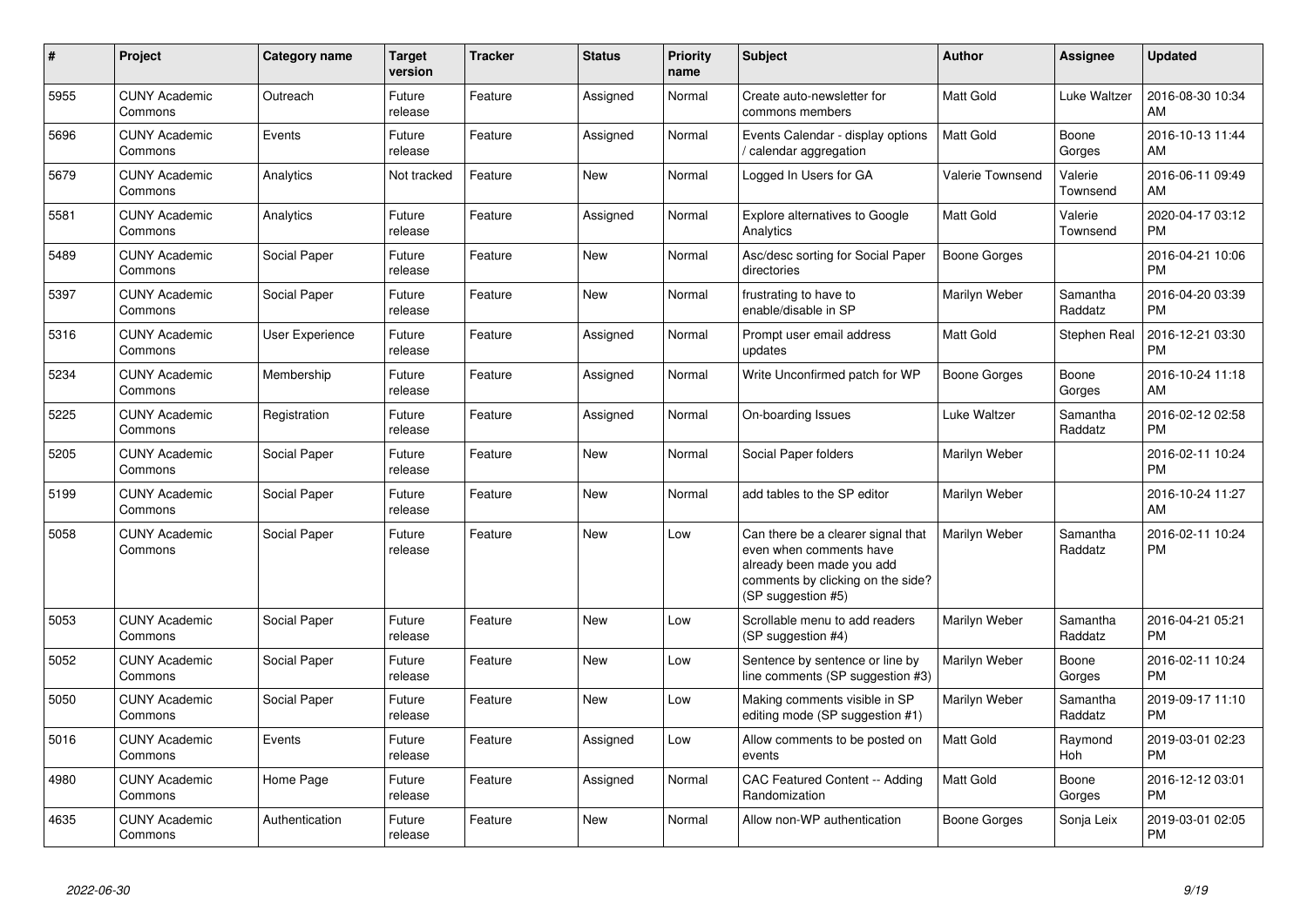| #    | Project                         | <b>Category name</b>    | <b>Target</b><br>version | <b>Tracker</b> | <b>Status</b> | Priority<br>name | <b>Subject</b>                                                                    | <b>Author</b>        | <b>Assignee</b>     | <b>Updated</b>                |
|------|---------------------------------|-------------------------|--------------------------|----------------|---------------|------------------|-----------------------------------------------------------------------------------|----------------------|---------------------|-------------------------------|
| 4481 | <b>CUNY Academic</b><br>Commons | Events                  | Future<br>release        | Feature        | New           | Normal           | Group admins/mods should have<br>the ability to unlink an event from<br>the group | Boone Gorges         | Boone<br>Gorges     | 2017-04-24 03:53<br><b>PM</b> |
| 4238 | <b>CUNY Academic</b><br>Commons | Events                  | Future<br>release        | Feature        | Assigned      | Normal           | Copy Events to Other Groups?                                                      | <b>Matt Gold</b>     | Boone<br>Gorges     | 2015-07-02 10:08<br>AM        |
| 4053 | <b>CUNY Academic</b><br>Commons | Events                  | Future<br>release        | Feature        | Assigned      | Normal           | Create new tab for past events                                                    | <b>Matt Gold</b>     | Boone<br>Gorges     | 2015-05-12 02:10<br><b>PM</b> |
| 3770 | <b>CUNY Academic</b><br>Commons | <b>Public Portfolio</b> | Future<br>release        | Feature        | Assigned      | Normal           | Improve Layout/Formatting of<br>Positions Area on Public Portfolios               | <b>Matt Gold</b>     | Chris Stein         | 2015-04-01 09:17<br><b>PM</b> |
| 3768 | <b>CUNY Academic</b><br>Commons | <b>Public Portfolio</b> | Future<br>release        | Feature        | Assigned      | Normal           | Institutions/Past positions on<br>public portfolios                               | <b>Matt Gold</b>     | Boone<br>Gorges     | 2018-04-23 10:44<br>AM        |
| 3759 | <b>CUNY Academic</b><br>Commons | WordPress (misc)        | Future<br>release        | Feature        | Assigned      | Normal           | Review Interface for Adding Users<br>to Blogs                                     | <b>Matt Gold</b>     | Boone<br>Gorges     | 2015-03-24 05:52<br><b>PM</b> |
| 3662 | <b>CUNY Academic</b><br>Commons | <b>SEO</b>              | Future<br>release        | Feature        | Assigned      | Normal           | Duplicate Content/SEO/Google<br>issues                                            | <b>Matt Gold</b>     | Raymond<br>Hoh      | 2015-04-13 04:37<br><b>PM</b> |
| 3657 | <b>CUNY Academic</b><br>Commons | WordPress (misc)        | Not tracked              | Feature        | <b>New</b>    | Normal           | Create alert for GC email<br>addresses                                            | <b>Matt Gold</b>     | Matt Gold           | 2016-04-14 11:29<br><b>PM</b> |
| 3615 | <b>CUNY Academic</b><br>Commons | Redmine                 | Not tracked              | Feature        | <b>New</b>    | Low              | Create Redmine issues via email                                                   | Dominic Giglio       | Boone<br>Gorges     | 2017-11-16 11:36<br>AM        |
| 3580 | <b>CUNY Academic</b><br>Commons | Group Blogs             | Future<br>release        | Feature        | <b>New</b>    | Normal           | Multiple blogs per group                                                          | Boone Gorges         | Boone<br>Gorges     | 2018-02-20 02:02<br><b>PM</b> |
| 3536 | <b>CUNY Academic</b><br>Commons | My Commons              | Future<br>release        | Feature        | Assigned      | Normal           | Infinite Scroll on My Commons<br>page                                             | Matt Gold            | Raymond<br>Hoh      | 2015-04-13 04:42<br><b>PM</b> |
| 3517 | <b>CUNY Academic</b><br>Commons | My Commons              | Future<br>release        | Feature        | Assigned      | Normal           | Mute/Unmute My Commons<br>updates                                                 | Matt Gold            | Raymond<br>Hoh      | 2015-11-09 01:19<br><b>PM</b> |
| 3475 | <b>CUNY Academic</b><br>Commons | Events                  | Future<br>release        | Feature        | Assigned      | Normal           | Request to add plugin to<br>streamline room<br>booking/appointment booking        | Naomi Barrettara     | Boone<br>Gorges     | 2014-12-01 05:14<br><b>PM</b> |
| 3473 | <b>CUNY Academic</b><br>Commons | User Experience         | Future<br>release        | Feature        | Assigned      | Normal           | Commons profile: Add help info<br>about "Positions" replacing "title"             | Keith Miyake         | Samantha<br>Raddatz | 2015-11-09 02:28<br><b>PM</b> |
| 3458 | <b>CUNY Academic</b><br>Commons | Groups (misc)           | Future<br>release        | Feature        | Assigned      | Normal           | Filter Members of Group by<br>Campus                                              | <b>Michael Smith</b> | Samantha<br>Raddatz | 2014-09-26 08:32<br><b>PM</b> |
| 3354 | <b>CUNY Academic</b><br>Commons | <b>Group Files</b>      | Future<br>release        | Feature        | Assigned      | Low              | Allow Group Download of Multiple<br><b>Selected Files</b>                         | <b>Matt Gold</b>     | Chris Stein         | 2014-08-01 08:50<br>AM        |
| 3330 | <b>CUNY Academic</b><br>Commons | My Commons              | Future<br>release        | Feature        | Assigned      | Normal           | "Commons Information" tool                                                        | Boone Gorges         | Chris Stein         | 2014-09-22 08:46<br><b>PM</b> |
| 3308 | <b>CUNY Academic</b><br>Commons | Group Invitations       | Future<br>release        | Feature        | Assigned      | Normal           | Allow members to rescind group<br>invitations                                     | <b>Matt Gold</b>     | Boone<br>Gorges     | 2015-04-01 08:53<br><b>PM</b> |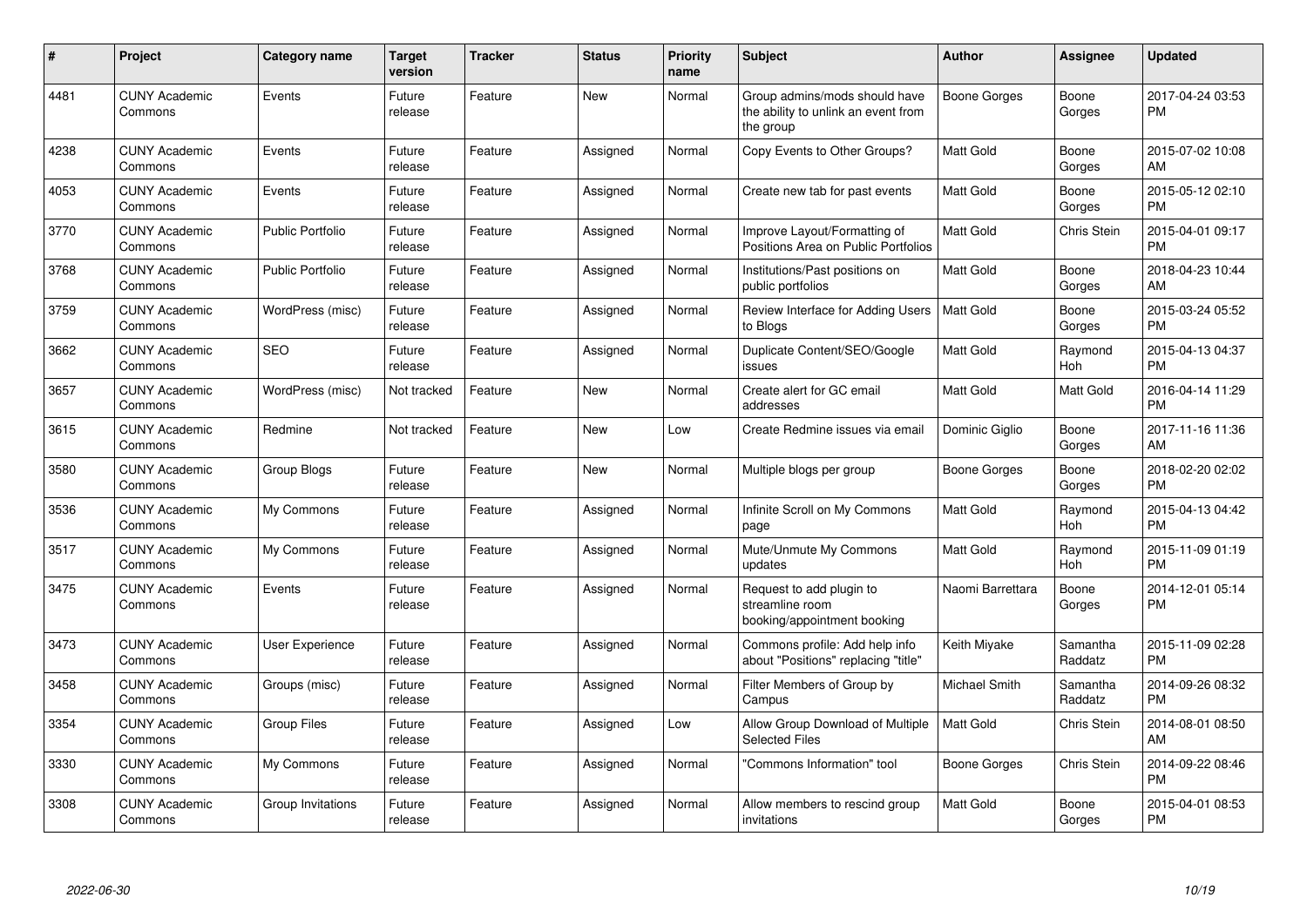| $\#$ | <b>Project</b>                  | Category name                  | <b>Target</b><br>version | <b>Tracker</b> | <b>Status</b>        | <b>Priority</b><br>name | <b>Subject</b>                                                                 | <b>Author</b>      | Assignee          | <b>Updated</b>                |
|------|---------------------------------|--------------------------------|--------------------------|----------------|----------------------|-------------------------|--------------------------------------------------------------------------------|--------------------|-------------------|-------------------------------|
| 3230 | <b>CUNY Academic</b><br>Commons | Internal Tools and<br>Workflow | Not tracked              | Feature        | Assigned             | High                    | Scripts for quicker<br>provisioning/updating of<br>development environments    | Boone Gorges       | Boone<br>Gorges   | 2016-01-26 04:54<br><b>PM</b> |
| 3220 | <b>CUNY Academic</b><br>Commons | <b>Public Portfolio</b>        | Future<br>release        | Feature        | Assigned             | Normal                  | Add indent/outdent option to<br>Formatting Buttons on Profile<br>Page          | <b>Matt Gold</b>   | Boone<br>Gorges   | 2014-05-21 10:39<br><b>PM</b> |
| 3193 | <b>CUNY Academic</b><br>Commons | Group Forums                   | Future<br>release        | Feature        | Assigned             | Normal                  | bbPress 2.x dynamic roles and<br><b>RBE</b>                                    | Boone Gorges       | Boone<br>Gorges   | 2014-09-30 01:30<br><b>PM</b> |
| 3192 | <b>CUNY Academic</b><br>Commons | Group Forums                   | Future<br>release        | Feature        | Assigned             | Normal                  | Customizable forum views for<br>bbPress 2.x group forums                       | Boone Gorges       | Raymond<br>Hoh    | 2015-11-09 12:47<br><b>PM</b> |
| 3090 | <b>CUNY Academic</b><br>Commons | Twitter page                   | Future<br>release        | Feature        | Assigned             | Normal                  | Prevent Retweets from showing<br>up on Commons twitter page                    | <b>Matt Gold</b>   | <b>Tahir Butt</b> | 2016-10-24 11:31<br>AM        |
| 3080 | <b>CUNY Academic</b><br>Commons | <b>Group Files</b>             | Future<br>release        | Feature        | Assigned             | Low                     | Create a system to keep track of<br>file changes                               | <b>Matt Gold</b>   | Boone<br>Gorges   | 2014-02-26 10:04<br><b>PM</b> |
| 3048 | <b>CUNY Academic</b><br>Commons | <b>Public Portfolio</b>        | Future<br>release        | Feature        | <b>New</b>           | Low                     | Images for rich text profile fields                                            | Boone Gorges       | Boone<br>Gorges   | 2014-02-19 12:56<br><b>PM</b> |
| 3042 | <b>CUNY Academic</b><br>Commons | <b>Public Portfolio</b>        | Future<br>release        | Feature        | Assigned             | Normal                  | Browsing member interests                                                      | <b>Matt Gold</b>   | Boone<br>Gorges   | 2015-03-21 09:04<br><b>PM</b> |
| 3002 | <b>CUNY Academic</b><br>Commons | Search                         | Future<br>release        | Feature        | Assigned             | Normal                  | Overhaul CAC search by using<br>external search appliance                      | Boone Gorges       | Boone<br>Gorges   | 2020-07-15 03:05<br><b>PM</b> |
| 2881 | <b>CUNY Academic</b><br>Commons | <b>Public Portfolio</b>        | Future<br>release        | Feature        | Assigned             | Normal                  | Redesign the UX for Profiles                                                   | Chris Stein        | Chris Stein       | 2016-10-13 12:45<br><b>PM</b> |
| 2832 | <b>CUNY Academic</b><br>Commons | <b>Public Portfolio</b>        | Future<br>release        | Feature        | Assigned             | Normal                  | Improve interface for (not)<br>auto-linking profile fields                     | Boone Gorges       | Chris Stein       | 2015-01-05 08:52<br><b>PM</b> |
| 2754 | <b>CUNY Academic</b><br>Commons | Design                         | Future<br>release        | Feature        | Assigned             | Normal                  | Determine strategy for CAC logo<br>handling in top header                      | Micki Kaufman      | Chris Stein       | 2015-01-05 08:53<br><b>PM</b> |
| 2753 | <b>CUNY Academic</b><br>Commons | <b>Public Portfolio</b>        | Future<br>release        | Feature        | <b>New</b>           | Normal                  | Create actual actual tagification in<br>academic interests and other<br>fields | Micki Kaufman      | Boone<br>Gorges   | 2015-01-05 08:52<br><b>PM</b> |
| 2610 | <b>CUNY Academic</b><br>Commons | Group Invitations              | Future<br>release        | Feature        | Assigned             | Low                     | Request: Custom invitation<br>message to group invites                         | local admin        | Boone<br>Gorges   | 2015-11-09 06:13<br><b>PM</b> |
| 2577 | <b>NYCDH Community</b><br>Site  |                                |                          | Feature        | Assigned             | Low                     | Investigate Potential to Add Links<br>to the Forum                             | <b>Mark Newton</b> | Alex Gil          | 2013-05-16 09:40<br><b>PM</b> |
| 2574 | <b>NYCDH Community</b><br>Site  |                                |                          | Feature        | Assigned             | Normal                  | Add Way to Upload Files to<br>Groups                                           | <b>Mark Newton</b> | Raymond<br>Hoh    | 2013-05-18 07:46<br><b>PM</b> |
| 2573 | <b>NYCDH Community</b><br>Site  |                                |                          | Feature        | Reporter<br>Feedback | Normal                  | Add dh nyc twitter list feed to site                                           | <b>Mark Newton</b> | Matt Gold         | 2013-05-16 11:42<br><b>PM</b> |
| 2571 | <b>NYCDH Community</b><br>Site  |                                |                          | Feature        | Assigned             | Normal                  | Add Google custom search box to<br>homepage                                    | Mark Newton        | Raymond<br>Hoh    | 2013-05-18 07:49<br><b>PM</b> |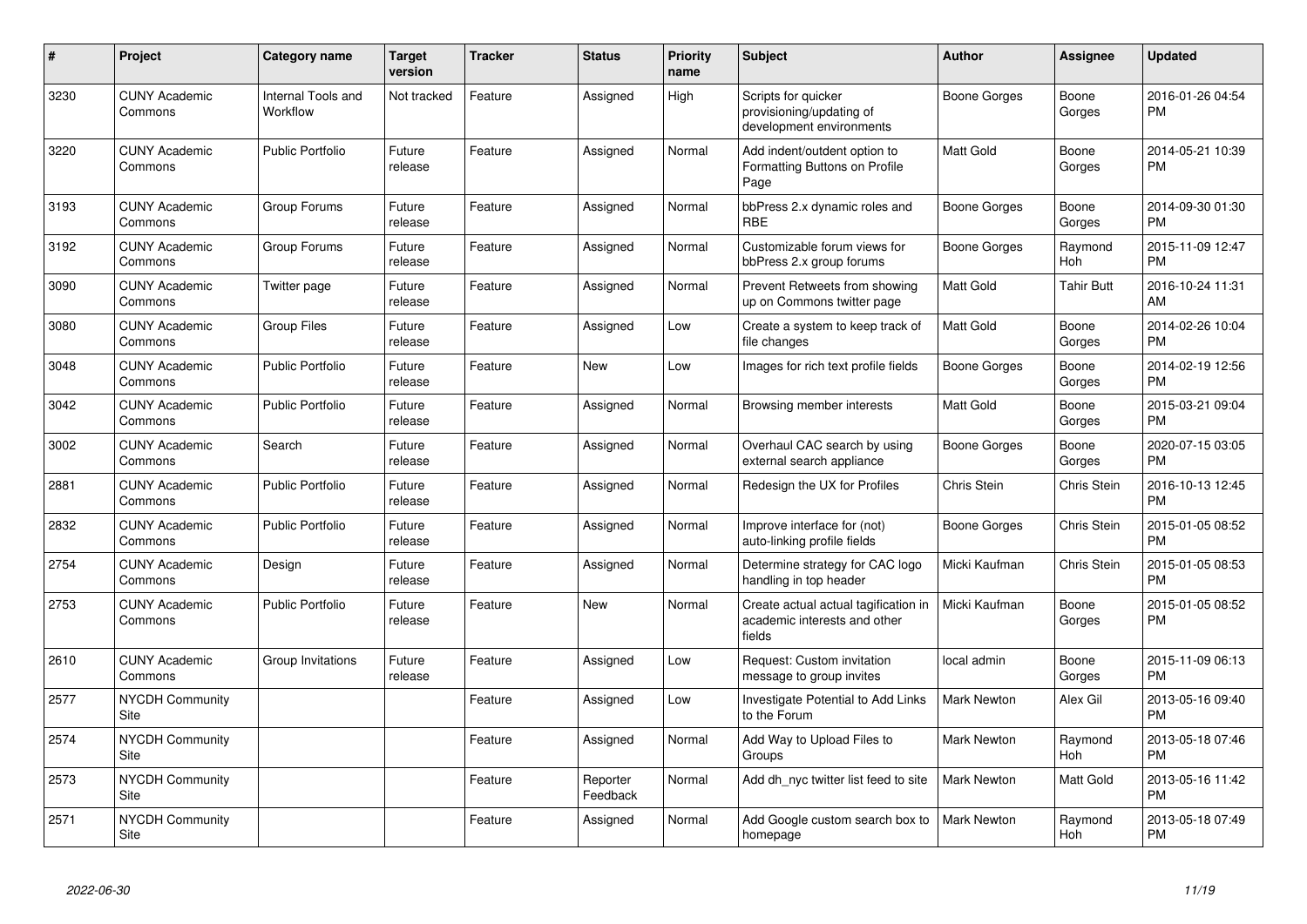| #    | <b>Project</b>                  | <b>Category name</b>     | <b>Target</b><br>version | <b>Tracker</b> | <b>Status</b>        | <b>Priority</b><br>name | <b>Subject</b>                                                               | <b>Author</b>       | Assignee            | <b>Updated</b>                |
|------|---------------------------------|--------------------------|--------------------------|----------------|----------------------|-------------------------|------------------------------------------------------------------------------|---------------------|---------------------|-------------------------------|
| 2523 | <b>CUNY Academic</b><br>Commons | <b>BuddyPress Docs</b>   | Future<br>release        | Feature        | Assigned             | Normal                  | Allow Users to Upload Images to<br><b>BP</b> Docs                            | <b>Matt Gold</b>    | Boone<br>Gorges     | 2015-11-09 06:14<br><b>PM</b> |
| 2325 | <b>CUNY Academic</b><br>Commons | BuddyPress (misc)        | Future<br>release        | Feature        | Assigned             | Low                     | Profile should have separate fields<br>for first/last names                  | local admin         | Boone<br>Gorges     | 2015-11-09 06:09<br><b>PM</b> |
| 2223 | <b>CUNY Academic</b><br>Commons | <b>WordPress Plugins</b> | Future<br>release        | Feature        | Assigned             | Low                     | Add Participad to the CUNY<br><b>Academic Commons</b>                        | Matt Gold           | Boone<br>Gorges     | 2014-09-17 10:03<br><b>PM</b> |
| 2013 | <b>CUNY Academic</b><br>Commons | <b>Public Portfolio</b>  | Future<br>release        | Feature        | Assigned             | Low                     | Have Profile Privacy Options show<br>up only for filled-in fields            | Matt Gold           | Boone<br>Gorges     | 2015-11-09 06:09<br><b>PM</b> |
| 1983 | <b>CUNY Academic</b><br>Commons | Home Page                | Future<br>release        | Feature        | Assigned             | Low                     | Media Library integration with<br>Featured Content plugin                    | <b>Boone Gorges</b> | Dominic<br>Giglio   | 2014-03-17 10:34<br>AM        |
| 1888 | <b>CUNY Academic</b><br>Commons | Home Page                | Future<br>release        | Feature        | Assigned             | Normal                  | Refactor BP MPO Activity Filter to<br>support proper pagination              | Sarah Morgano       | Boone<br>Gorges     | 2014-05-01 07:11<br><b>PM</b> |
| 1744 | <b>CUNY Academic</b><br>Commons | <b>BuddyPress Docs</b>   | Future<br>release        | Feature        | Assigned             | Normal                  | Spreadsheet-style Docs                                                       | Boone Gorges        | Boone<br>Gorges     | 2015-11-09 06:13<br><b>PM</b> |
| 1562 | <b>CUNY Academic</b><br>Commons | <b>WordPress Plugins</b> | Future<br>release        | Feature        | Assigned             | Low                     | Play with NYT Collaborative<br>Authoring Tool                                | <b>Matt Gold</b>    | Boone<br>Gorges     | 2015-01-05 08:47<br><b>PM</b> |
| 1544 | <b>CUNY Academic</b><br>Commons | Groups (misc)            | Future<br>release        | Feature        | Reporter<br>Feedback | Normal                  | Group Filtering and Sorting                                                  | Matt Gold           | Chris Stein         | 2019-03-01 02:25<br><b>PM</b> |
| 1508 | <b>CUNY Academic</b><br>Commons | WordPress (misc)         | Future<br>release        | Feature        | Assigned             | Normal                  | Share login cookies across<br>mapped domains                                 | <b>Boone Gorges</b> | Boone<br>Gorges     | 2012-07-02 12:12<br><b>PM</b> |
| 1460 | <b>CUNY Academic</b><br>Commons | Analytics                | Future<br>release        | Feature        | Assigned             | Normal                  | <b>Update System Report</b>                                                  | <b>Brian Foote</b>  | Boone<br>Gorges     | 2015-11-09 06:13<br><b>PM</b> |
| 1456 | <b>CUNY Academic</b><br>Commons | Group Invitations        | Future<br>release        | Feature        | Reporter<br>Feedback | Low                     | Invite to Group Button from Profile<br>Field                                 | <b>Matt Gold</b>    | Samantha<br>Raddatz | 2015-11-09 05:59<br><b>PM</b> |
| 1423 | <b>CUNY Academic</b><br>Commons | BuddyPress (misc)        | Future<br>release        | Feature        | Assigned             | Low                     | Show an avatar for pingback<br>comment activity items                        | Boone Gorges        | <b>Tahir Butt</b>   | 2016-10-24 12:03<br><b>PM</b> |
| 1422 | <b>CUNY Academic</b><br>Commons | <b>BuddyPress Docs</b>   | Future<br>release        | Feature        | Assigned             | Normal                  | Make "created Doc" activity icons<br>non-mini                                | <b>Boone Gorges</b> | Boone<br>Gorges     | 2015-11-09 05:48<br><b>PM</b> |
| 1417 | <b>CUNY Academic</b><br>Commons | <b>BuddyPress Docs</b>   | Future<br>release        | Feature        | Assigned             | Low                     | <b>Bulk actions for BuddyPress Docs</b>                                      | Boone Gorges        | Boone<br>Gorges     | 2016-10-17 10:41<br><b>PM</b> |
| 1192 | <b>CUNY Academic</b><br>Commons | <b>Group Files</b>       | Future<br>release        | Feature        | Assigned             | Low                     | When posting group files, allow<br>users to add a category without<br>saving | Matt Gold           | Raymond<br>Hoh      | 2015-11-09 05:53<br><b>PM</b> |
| 1167 | <b>CUNY Academic</b><br>Commons | <b>Email Invitations</b> | Future<br>release        | Feature        | <b>New</b>           | Low                     | Allow email invitations to be resent                                         | Boone Gorges        | Boone<br>Gorges     | 2015-11-12 12:53<br>AM        |
| 1166 | <b>CUNY Academic</b><br>Commons | <b>Email Invitations</b> | Future<br>release        | Feature        | New                  | Low                     | Better organizational tools for Sent   Boone Gorges<br>Invites               |                     | Boone<br>Gorges     | 2015-11-09 06:02<br><b>PM</b> |
| 1165 | <b>CUNY Academic</b><br>Commons | <b>Email Invitations</b> | Future<br>release        | Feature        | Assigned             | Low                     | Allow saved lists of invitees under<br>Send Invites                          | <b>Boone Gorges</b> | Boone<br>Gorges     | 2015-11-09 06:03<br><b>PM</b> |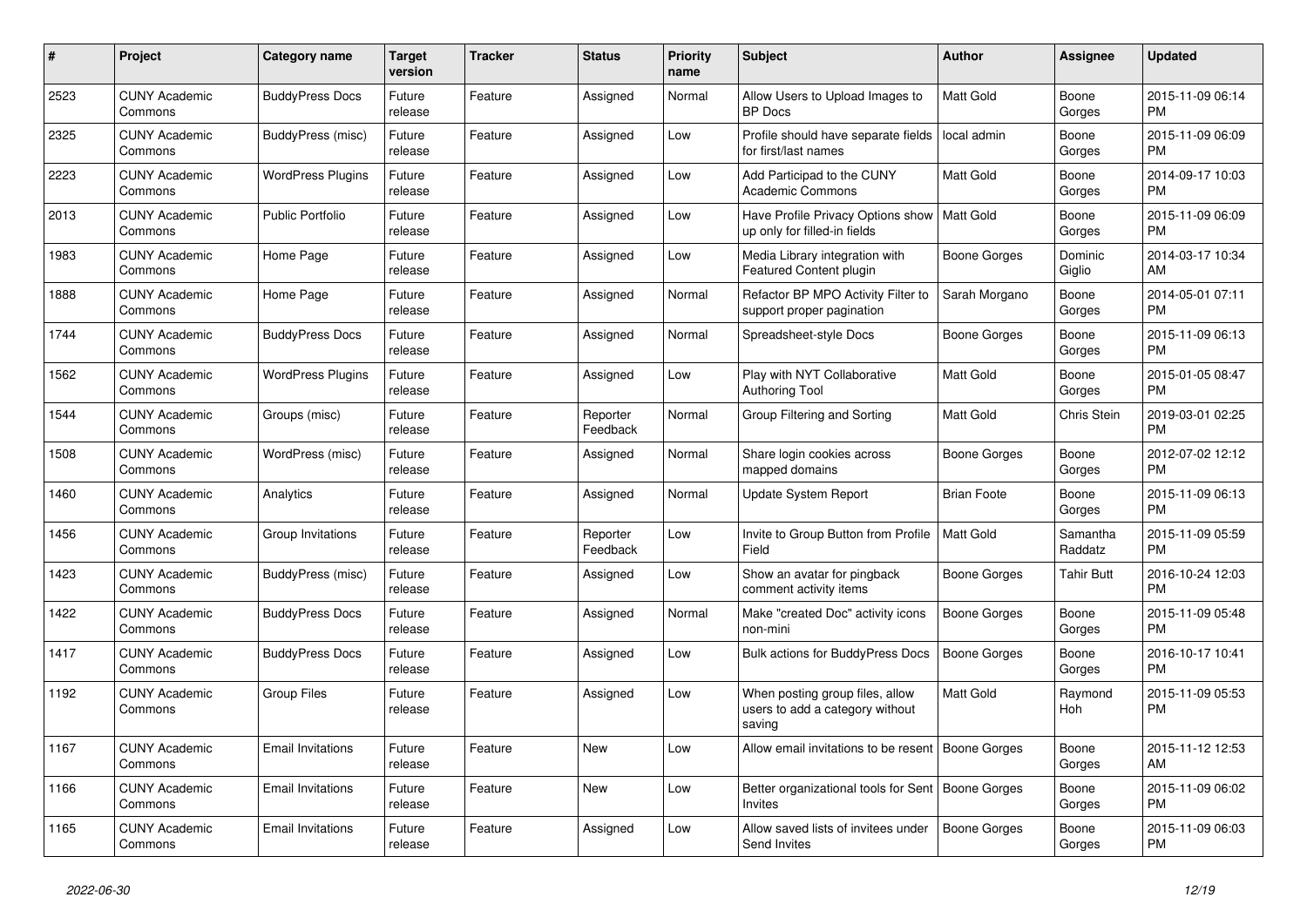| $\pmb{\#}$ | <b>Project</b>                  | <b>Category name</b>     | <b>Target</b><br>version | <b>Tracker</b> | <b>Status</b> | <b>Priority</b><br>name | <b>Subject</b>                                                       | <b>Author</b>     | Assignee            | <b>Updated</b>                |
|------------|---------------------------------|--------------------------|--------------------------|----------------|---------------|-------------------------|----------------------------------------------------------------------|-------------------|---------------------|-------------------------------|
| 1105       | <b>CUNY Academic</b><br>Commons | WordPress (misc)         | Future<br>release        | Feature        | Assigned      | Normal                  | Rephrase Blog Privacy Options                                        | <b>Matt Gold</b>  | Samantha<br>Raddatz | 2015-11-09 06:19<br><b>PM</b> |
| 940        | <b>CUNY Academic</b><br>Commons | Redmine                  | Future<br>release        | Feature        | Assigned      | Low                     | Communication with users after<br>releases                           | Matt Gold         | Dominic<br>Giglio   | 2012-09-09 04:36<br><b>PM</b> |
| 658        | CUNY Academic<br>Commons        | <b>WordPress Plugins</b> | Future<br>release        | Feature        | Assigned      | Normal                  | Rebulid Sitewide Tag Suggestion                                      | Matt Gold         | Boone<br>Gorges     | 2015-01-05 08:47<br><b>PM</b> |
| 653        | <b>CUNY Academic</b><br>Commons | Group Blogs              | Future<br>release        | Feature        | Assigned      | Normal                  | Redesign Integration of Groups<br>and Blogs                          | Matt Gold         | Samantha<br>Raddatz | 2015-11-09 05:40<br><b>PM</b> |
| 635        | <b>CUNY Academic</b><br>Commons | BuddyPress (misc)        | Future<br>release        | Feature        | Assigned      | Normal                  | Big Blue Button -<br>Videoconferencing in Groups and<br><b>Blogs</b> | Matt Gold         | Boone<br>Gorges     | 2011-03-14 03:24<br><b>PM</b> |
| 618        | <b>CUNY Academic</b><br>Commons | <b>BuddyPress Docs</b>   | Future<br>release        | Feature        | Assigned      | Normal                  | <b>BuddyPress Docs: export formats</b>                               | Boone Gorges      | Boone<br>Gorges     | 2015-11-09 05:38<br><b>PM</b> |
| 599        | <b>CUNY Academic</b><br>Commons | BuddyPress (misc)        | Future<br>release        | Feature        | Assigned      | Normal                  | Consider adding rating plugins for<br><b>BuddyPress/BBPress</b>      | Matt Gold         | Boone<br>Gorges     | 2011-08-22 06:50<br><b>PM</b> |
| 585        | <b>CUNY Academic</b><br>Commons | Group Forums             | Future<br>release        | Feature        | Assigned      | Normal                  | Merge Forum Topics                                                   | Sarah Morgano     | Boone<br>Gorges     | 2011-07-06 04:11<br><b>PM</b> |
| 554        | <b>CUNY Academic</b><br>Commons | BuddyPress (misc)        | Future<br>release        | Feature        | Assigned      | Normal                  | Add Trackback notifications to<br>site-wide activity feed            | <b>Matt Gold</b>  | Boone<br>Gorges     | 2015-11-09 06:19<br><b>PM</b> |
| 519        | <b>CUNY Academic</b><br>Commons | <b>BuddyPress Docs</b>   | Future<br>release        | Feature        | Assigned      | Low                     | TOC for individual docs - for new<br>BP "wiki-like" plugin           | scott voth        | Boone<br>Gorges     | 2015-11-09 05:54<br><b>PM</b> |
| 500        | <b>CUNY Academic</b><br>Commons | BuddyPress (misc)        | Future<br>release        | Feature        | Assigned      | Normal                  | <b>Export Group Data</b>                                             | Matt Gold         | Boone<br>Gorges     | 2010-12-19 12:09<br><b>PM</b> |
| 497        | <b>CUNY Academic</b><br>Commons | <b>WordPress Plugins</b> | Future<br>release        | Feature        | Assigned      | Normal                  | Drag and Drop Ordering on<br>Gallery Post Plugin                     | <b>Matt Gold</b>  | Ron Rennick         | 2015-11-09 06:18<br><b>PM</b> |
| 481        | <b>CUNY Academic</b><br>Commons | Groups (misc)            | Future<br>release        | Feature        | Assigned      | Normal                  | ability to archive inactive groups<br>and blogs                      | Michael Mandiberg | Samantha<br>Raddatz | 2015-11-09 05:56<br><b>PM</b> |
| 435        | <b>CUNY Academic</b><br>Commons | BuddyPress (misc)        | Future<br>release        | Feature        | Assigned      | Normal                  | Include Avatar Images in Forum<br><b>Post Notification Emails</b>    | Matt Gold         | Boone<br>Gorges     | 2010-12-08 12:40<br><b>PM</b> |
| 412        | <b>CUNY Academic</b><br>Commons | <b>WordPress Themes</b>  | Future<br>release        | Feature        | Assigned      | Normal                  | <b>Featured Themes</b>                                               | Matt Gold         | Dominic<br>Giglio   | 2015-01-05 08:44<br><b>PM</b> |
| 377        | <b>CUNY Academic</b><br>Commons | BuddyPress (misc)        | Future<br>release        | Feature        | Assigned      | Normal                  | Like buttons                                                         | <b>Matt Gold</b>  | Boone<br>Gorges     | 2010-11-16 05:13<br><b>PM</b> |
| 370        | <b>CUNY Academic</b><br>Commons | Registration             | Future<br>release        | Feature        | Assigned      | High                    | <b>Guest Accounts</b>                                                | <b>Matt Gold</b>  | Matt Gold           | 2015-04-09 09:33<br><b>PM</b> |
| 365        | <b>CUNY Academic</b><br>Commons | WordPress (misc)         | Future<br>release        | Feature        | Assigned      | Normal                  | <b>Create Mouseover Tooltips</b><br>throughout Site                  | Matt Gold         | Chris Stein         | 2015-11-09 06:18<br><b>PM</b> |
| 364        | <b>CUNY Academic</b><br>Commons | <b>WordPress Plugins</b> | Future<br>release        | Feature        | <b>New</b>    | Normal                  | <b>Bulletin Board</b>                                                | Matt Gold         |                     | 2015-01-05 08:50<br><b>PM</b> |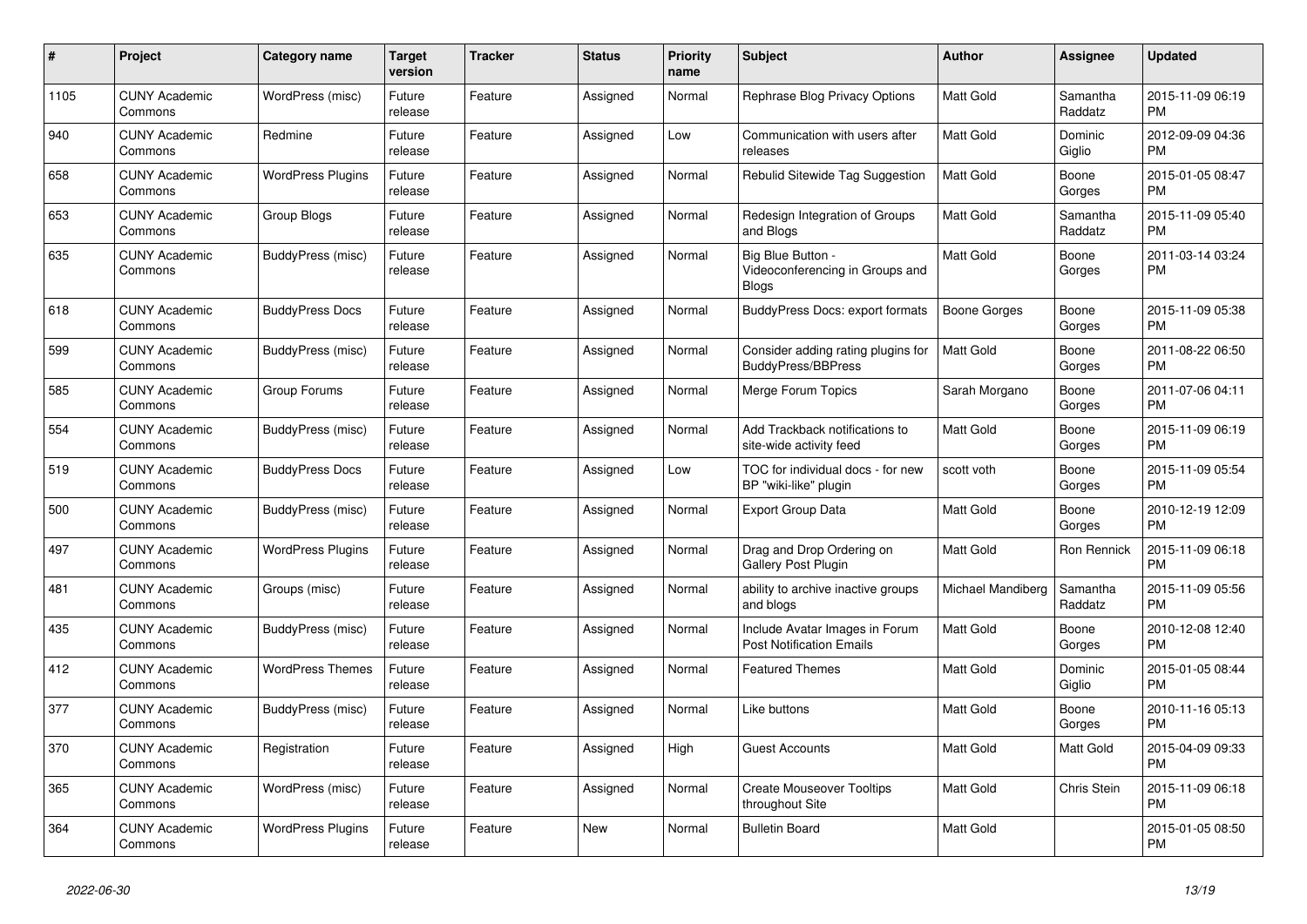| #     | <b>Project</b>                  | Category name              | <b>Target</b><br>version | <b>Tracker</b> | <b>Status</b>        | <b>Priority</b><br>name | <b>Subject</b>                                                                | <b>Author</b>    | Assignee            | <b>Updated</b>                |
|-------|---------------------------------|----------------------------|--------------------------|----------------|----------------------|-------------------------|-------------------------------------------------------------------------------|------------------|---------------------|-------------------------------|
| 333   | <b>CUNY Academic</b><br>Commons | <b>Email Notifications</b> | Future<br>release        | Feature        | Assigned             | Low                     | Delay Forum Notification Email<br>Delivery Until After Editing Period<br>Ends | <b>Matt Gold</b> | Raymond<br>Hoh      | 2015-11-09 06:01<br><b>PM</b> |
| 310   | <b>CUNY Academic</b><br>Commons | BuddyPress (misc)          | Future<br>release        | Feature        | Assigned             | Low                     | <b>Friend Request Email</b>                                                   | Matt Gold        | Samantha<br>Raddatz | 2015-11-09 05:08<br><b>PM</b> |
| 308   | <b>CUNY Academic</b><br>Commons | Registration               | Future<br>release        | Feature        | New                  | Normal                  | Group recommendations for<br>signup process                                   | Boone Gorges     | Samantha<br>Raddatz | 2015-11-09 05:07<br><b>PM</b> |
| 287   | <b>CUNY Academic</b><br>Commons | WordPress (misc)           | Future<br>release        | Feature        | Assigned             | Normal                  | Create troubleshooting tool for<br>account sign-up                            | Matt Gold        | Boone<br>Gorges     | 2015-11-09 06:17<br><b>PM</b> |
| 58    | <b>CUNY Academic</b><br>Commons | BuddyPress (misc)          | Future<br>release        | Feature        | Assigned             | Low                     | Make member search sortable by<br>last name                                   | Roberta Brody    | Boone<br>Gorges     | 2010-08-26 02:38<br><b>PM</b> |
| 16110 | <b>CUNY Academic</b><br>Commons |                            |                          | Support        | Reporter<br>Feedback | Normal                  | remove Creative Commons<br>license from pages?                                | Marilyn Weber    | Raymond<br>Hoh      | 2022-05-17 06:11<br><b>PM</b> |
| 16099 | <b>CUNY Academic</b><br>Commons |                            |                          | Support        | Reporter<br>Feedback | Normal                  | request for Newsletter Glue                                                   | Marilyn Weber    |                     | 2022-05-13 12:14<br><b>PM</b> |
| 15816 | <b>CUNY Academic</b><br>Commons |                            | Not tracked              | Support        | New                  | Normal                  | slow loading at SPS                                                           | Marilyn Weber    |                     | 2022-04-05 01:26<br><b>PM</b> |
| 15767 | <b>CUNY Academic</b><br>Commons | WordPress (misc)           |                          | Support        | New                  | Normal                  | Site loading slowly                                                           | scott voth       | Boone<br>Gorges     | 2022-04-04 08:56<br><b>PM</b> |
| 15685 | <b>CUNY Academic</b><br>Commons |                            |                          | Support        | <b>New</b>           | High                    | problem with chrome?                                                          | Marilyn Weber    |                     | 2022-04-25 03:40<br><b>PM</b> |
| 15655 | <b>CUNY Academic</b><br>Commons |                            | 2.0.3                    | Support        | Reporter<br>Feedback | Normal                  | Event Aggregator plugin?                                                      | Marilyn Weber    |                     | 2022-06-29 11:32<br>AM        |
| 15565 | <b>CUNY Academic</b><br>Commons |                            |                          | Support        | New                  | Normal                  | Events - send updates to an email<br>listserv                                 | Marilyn Weber    |                     | 2022-03-10 01:06<br><b>PM</b> |
| 15370 | <b>CUNY Academic</b><br>Commons |                            |                          | Support        | Reporter<br>Feedback | Normal                  | All-in-One Event Calendar?                                                    | Marilyn Weber    |                     | 2022-02-17 11:03<br>AM        |
| 15260 | <b>CUNY Academic</b><br>Commons |                            |                          | Support        | Reporter<br>Feedback | Normal                  | Diacritical markings   European<br><b>Stages</b>                              | Marilyn Weber    |                     | 2022-02-04 08:16<br>AM        |
| 15176 | <b>CUNY Academic</b><br>Commons |                            | Not tracked              | Support        | Reporter<br>Feedback | Normal                  | Archiving Q Writing & Old<br>Wordpress Sites on the Commons                   | Laurie Hurson    |                     | 2022-02-08 10:28<br>AM        |
| 15169 | <b>CUNY Academic</b><br>Commons |                            | 2.0.3                    | Support        | Reporter<br>Feedback | Normal                  | new Prelude website zipfiles for<br>custom theme and other files.             | Marilyn Weber    |                     | 2022-06-29 11:32<br>AM        |
| 15045 | <b>CUNY Academic</b><br>Commons |                            |                          | Support        | <b>New</b>           | Normal                  | no result for KCeL in the search<br>box on the commons                        | Marilyn Weber    |                     | 2021-12-10 11:29<br>AM        |
| 14994 | <b>CUNY Academic</b><br>Commons | cdev.gc.cuny.edu           | Not tracked              | Support        | In Progress          | Normal                  | Clear Cache on CDEV                                                           | scott voth       | Raymond<br>Hoh      | 2021-12-07 03:51<br><b>PM</b> |
| 14983 | <b>CUNY Academic</b><br>Commons | WordPress (misc)           | Not tracked              | Support        | Reporter<br>Feedback | Normal                  | "Read More" tag not working                                                   | Rebecca Krisel   | Raymond<br>Hoh      | 2021-11-23 01:17<br><b>PM</b> |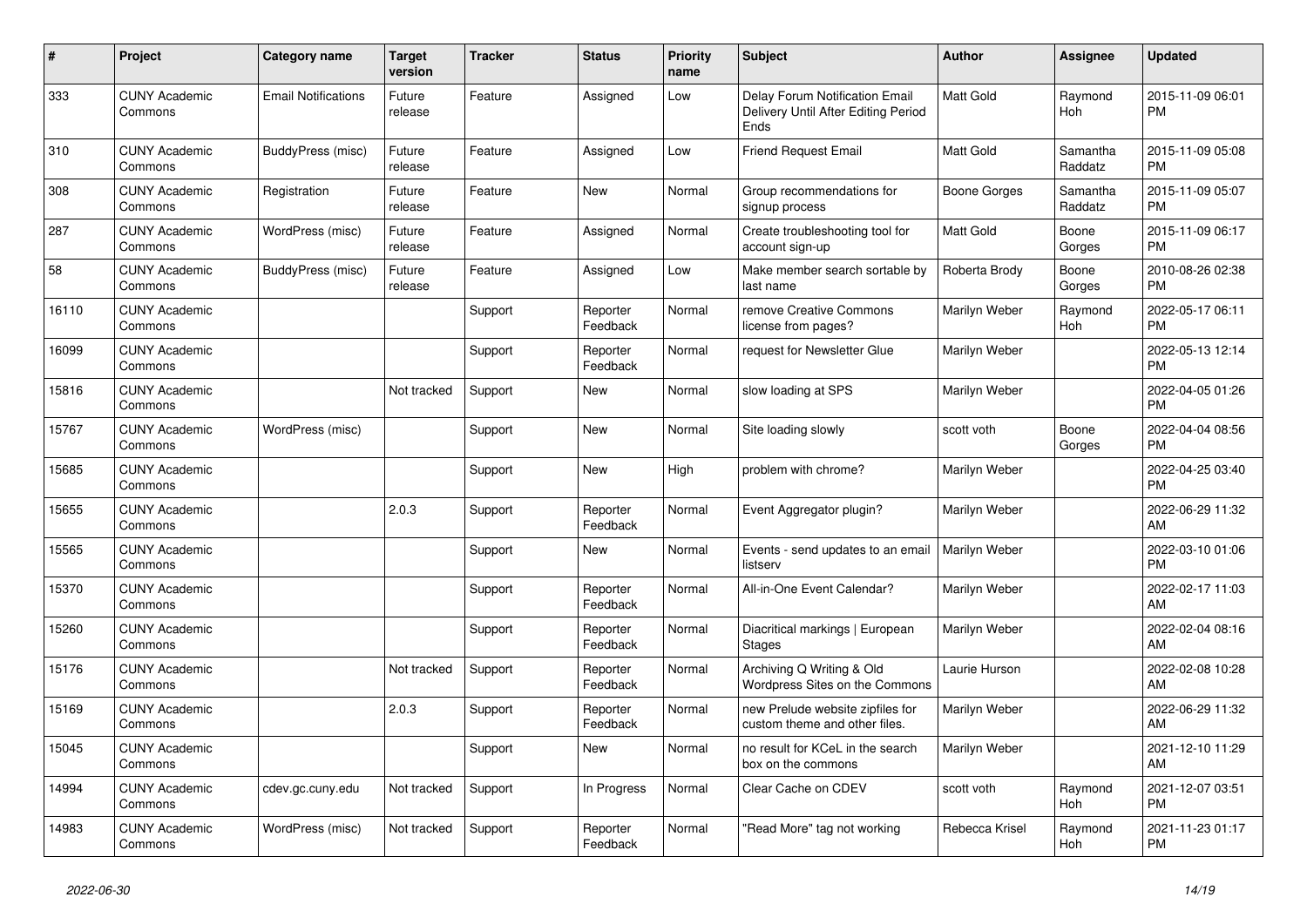| #     | Project                         | <b>Category name</b>      | <b>Target</b><br>version | <b>Tracker</b> | <b>Status</b>        | <b>Priority</b><br>name | <b>Subject</b>                                                   | <b>Author</b>        | Assignee         | <b>Updated</b>                |
|-------|---------------------------------|---------------------------|--------------------------|----------------|----------------------|-------------------------|------------------------------------------------------------------|----------------------|------------------|-------------------------------|
| 14911 | <b>CUNY Academic</b><br>Commons | <b>WordPress Themes</b>   | Not tracked              | Support        | <b>New</b>           | Normal                  | Twentytwentyone theme                                            | Marilyn Weber        |                  | 2021-10-28 10:37<br>AM        |
| 14900 | <b>CUNY Academic</b><br>Commons |                           | Not tracked              | Support        | Reporter<br>Feedback | Normal                  | previous theme?                                                  | Marilyn Weber        |                  | 2021-10-25 10:31<br>AM        |
| 14842 | <b>CUNY Academic</b><br>Commons |                           | Not tracked              | Support        | Reporter<br>Feedback | Normal                  | Question about widgets and block<br>editor                       | Gina Cherry          |                  | 2021-10-06 03:01<br><b>PM</b> |
| 14784 | <b>CUNY Academic</b><br>Commons |                           |                          | Support        | Reporter<br>Feedback | Normal                  | User report of logo problem when<br>using Customizer theme       | Marilyn Weber        |                  | 2021-09-17 10:25<br>AM        |
| 14538 | <b>CUNY Academic</b><br>Commons |                           | Not tracked              | Support        | Reporter<br>Feedback | Normal                  | <b>Weebly To Commons</b>                                         | Laurie Hurson        |                  | 2021-09-14 10:47<br>AM        |
| 14398 | <b>CUNY Academic</b><br>Commons |                           | Not tracked              | Support        | Reporter<br>Feedback | Normal                  | Events plug-in notification problem                              | Marilyn Weber        |                  | 2021-05-11 11:21<br>AM        |
| 14074 | <b>CUNY Academic</b><br>Commons | WordPress (misc)          | Not tracked              | Support        | Reporter<br>Feedback | Normal                  | page password protection problem                                 | <b>Marilyn Weber</b> |                  | 2021-03-02 11:03<br>AM        |
| 13975 | <b>CUNY Academic</b><br>Commons | Social Paper              | Not tracked              | Support        | Reporter<br>Feedback | Normal                  | can't approve comments on Social<br>Paper paper                  | Marilyn Weber        |                  | 2021-02-12 09:33<br>AM        |
| 13946 | <b>CUNY Academic</b><br>Commons | <b>WordPress Plugins</b>  | 2.1.0                    | Support        | Assigned             | Normal                  | <b>Custom Embed handler For</b><br>OneDrive files                | scott voth           | Raymond<br>Hoh   | 2022-05-26 10:46<br>AM        |
| 13286 | <b>CUNY Academic</b><br>Commons |                           | Not tracked              | Support        | <b>New</b>           | Normal                  | problem connecting with<br><b>WordPress app</b>                  | Marilyn Weber        | Raymond<br>Hoh   | 2020-09-08 11:16<br>AM        |
| 13255 | <b>CUNY Academic</b><br>Commons |                           | Not tracked              | Support        | Reporter<br>Feedback | Normal                  | Accessibility problems                                           | Marilyn Weber        |                  | 2020-09-01 05:48<br><b>PM</b> |
| 13034 | <b>CUNY Academic</b><br>Commons |                           | Not tracked              | Support        | Reporter<br>Feedback | Normal                  | a site is asking people to join the<br>Commons to get a download | Marilyn Weber        |                  | 2020-07-12 07:23<br>AM        |
| 12741 | <b>CUNY Academic</b><br>Commons | <b>WordPress Plugins</b>  | Not tracked              | Support        | Reporter<br>Feedback | Normal                  | Tableau Public Viz Block                                         | Marilyn Weber        | Raymond<br>Hoh   | 2020-05-12 11:00<br>AM        |
| 12484 | <b>CUNY Academic</b><br>Commons |                           | Not tracked              | Support        | Reporter<br>Feedback | Normal                  | Sign up Code for COIL Course<br>starting in March                | Laurie Hurson        | Matt Gold        | 2020-03-02 02:26<br><b>PM</b> |
| 12382 | <b>CUNY Academic</b><br>Commons | Membership                | Not tracked              | Support        | New                  | Normal                  | Email request change                                             | Marilyn Weber        | Marilyn<br>Weber | 2020-02-06 12:56<br><b>PM</b> |
| 12352 | <b>CUNY Academic</b><br>Commons |                           | Not tracked              | Support        | <b>New</b>           | Normal                  | "posts list" page builder block<br>option                        | Marilyn Weber        |                  | 2020-02-03 01:29<br><b>PM</b> |
| 12350 | <b>CUNY Academic</b><br>Commons | <b>Blogs (BuddyPress)</b> | Not tracked              | Support        | Reporter<br>Feedback | Normal                  | URL creation problem                                             | Marilyn Weber        |                  | 2020-02-03 11:27<br>AM        |
| 12328 | <b>CUNY Academic</b><br>Commons |                           | Not tracked              | Support        | New                  | Normal                  | Sign up Code for Non-CUNY<br>Faculty                             | Laurie Hurson        |                  | 2020-01-28 10:25<br>AM        |
| 12247 | <b>CUNY Academic</b><br>Commons | Publicity                 | Not tracked              | Support        | <b>New</b>           | Normal                  | <b>Screenshot of First Commons</b><br>Homepage                   | scott voth           | scott voth       | 2020-01-14 12:08<br>PM        |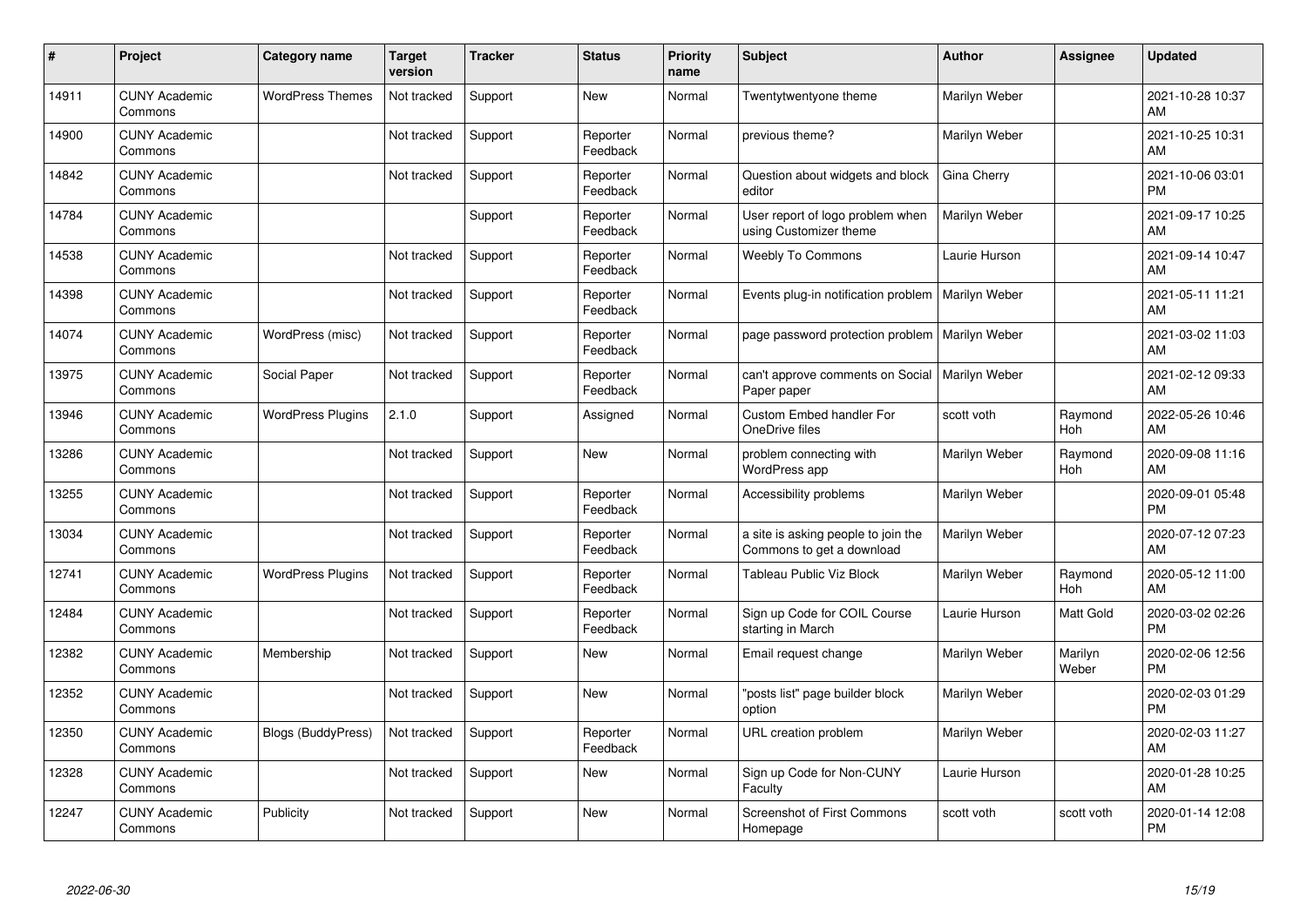| #     | Project                         | <b>Category name</b>     | <b>Target</b><br>version | <b>Tracker</b> | <b>Status</b>        | <b>Priority</b><br>name | <b>Subject</b>                                                    | <b>Author</b>   | <b>Assignee</b> | <b>Updated</b>                |
|-------|---------------------------------|--------------------------|--------------------------|----------------|----------------------|-------------------------|-------------------------------------------------------------------|-----------------|-----------------|-------------------------------|
| 12004 | <b>CUNY Academic</b><br>Commons |                          | Not tracked              | Support        | Reporter<br>Feedback | Normal                  | Notifications for spam blog<br>comments                           | Gina Cherry     | Raymond<br>Hoh  | 2019-11-01 12:05<br><b>PM</b> |
| 11883 | <b>CUNY Academic</b><br>Commons | Help/Codex               | Not tracked              | Support        | <b>New</b>           | Normal                  | Need Embedding Help Page<br>Update (Tableau)                      | Anthony Wheeler | scott voth      | 2019-09-24 08:49<br>AM        |
| 11848 | <b>CUNY Academic</b><br>Commons |                          | Not tracked              | Support        | Hold                 | Normal                  | a Dean of Faculty wants to share<br>a large file                  | Marilyn Weber   |                 | 2019-09-24 08:44<br>AM        |
| 11788 | <b>CUNY Academic</b><br>Commons | <b>WordPress Plugins</b> | Future<br>release        | Support        | Reporter<br>Feedback | Normal                  | Plugin Request - Browse Aloud                                     | scott voth      |                 | 2019-09-24 08:42<br>AM        |
| 11787 | <b>CUNY Academic</b><br>Commons |                          | Not tracked              | Support        | Reporter<br>Feedback | Normal                  | automated comments notifications<br>on ZenDesk                    | Marilyn Weber   |                 | 2019-08-26 06:18<br><b>PM</b> |
| 11771 | <b>CUNY Academic</b><br>Commons |                          | Not tracked              | Support        | Reporter<br>Feedback | Normal                  | post displays in sections                                         | Marilyn Weber   |                 | 2019-08-20 10:34<br>AM        |
| 11624 | <b>CUNY Academic</b><br>Commons | WordPress (misc)         | Not tracked              | Support        | <b>New</b>           | Normal                  | Change pages into posts or swap<br>database for a Commons site?   | Stephen Klein   | Raymond<br>Hoh  | 2019-07-09 11:04<br>AM        |
| 11545 | <b>CUNY Academic</b><br>Commons | <b>WordPress Plugins</b> | Not tracked              | Support        | <b>New</b>           | Normal                  | Twitter searches in WordPress                                     | Gina Cherry     | Matt Gold       | 2019-09-23 01:03<br><b>PM</b> |
| 11519 | <b>CUNY Academic</b><br>Commons |                          | Not tracked              | Support        | Assigned             | Normal                  | comment option not appearing                                      | Marilyn Weber   |                 | 2019-09-24 10:28<br>AM        |
| 11509 | <b>CUNY Academic</b><br>Commons |                          | Not tracked              | Support        | Reporter<br>Feedback | Normal                  | deleted Page causing a Menu<br>problem?                           | Marilyn Weber   |                 | 2019-06-04 09:54<br>AM        |
| 11496 | <b>CUNY Academic</b><br>Commons | <b>Public Portfolio</b>  | 1.15.2                   | Support        | New                  | Normal                  | Replace Twitter Icon on Member<br>Portfolio page                  | scott voth      | Boone<br>Gorges | 2019-06-06 01:03<br><b>PM</b> |
| 11493 | <b>CUNY Academic</b><br>Commons | Domain Mapping           | Not tracked              | Support        | Reporter<br>Feedback | Normal                  | Domain Mapping Request - Talia<br>Schaffer                        | scott voth      | Matt Gold       | 2019-08-06 08:39<br>AM        |
| 11449 | <b>CUNY Academic</b><br>Commons | WordPress - Media        | Not tracked              | Support        | Reporter<br>Feedback | Normal                  | Cloning Media Library for JITP<br>from Staging to Production Site | Patrick DeDauw  | Boone<br>Gorges | 2019-05-13 12:00<br><b>PM</b> |
| 11386 | <b>CUNY Academic</b><br>Commons | WordPress - Media        | Not tracked              | Support        | Reporter<br>Feedback | Normal                  | disappearing images                                               | scott voth      | Boone<br>Gorges | 2019-05-14 10:32<br>AM        |
| 11149 | <b>CUNY Academic</b><br>Commons |                          | Not tracked              | Support        | Reporter<br>Feedback | Normal                  | comments getting blocked                                          | Marilyn Weber   | Raymond<br>Hoh  | 2019-03-26 11:40<br>AM        |
| 10982 | <b>CUNY Academic</b><br>Commons | Domain Mapping           | Not tracked              | Support        | Reporter<br>Feedback | Normal                  | <b>CNAME</b> question                                             | scott voth      |                 | 2019-01-22 04:29<br><b>PM</b> |
| 10839 | <b>CUNY Academic</b><br>Commons | About page               | Not tracked              | Support        | New                  | Normal                  | <b>Mission Statement Needs</b><br>Revision                        | scott voth      | Matt Gold       | 2018-12-26 10:58<br>AM        |
| 10657 | <b>CUNY Academic</b><br>Commons |                          | Not tracked              | Support        | Reporter<br>Feedback | Normal                  | child theme problems                                              | Marilyn Weber   |                 | 2018-11-08 01:19<br><b>PM</b> |
| 10273 | <b>CUNY Academic</b><br>Commons | Registration             | Not tracked              | Support        | Reporter<br>Feedback | Normal                  | users combining CF and campus<br>address                          | Marilyn Weber   |                 | 2019-09-18 10:58<br>AM        |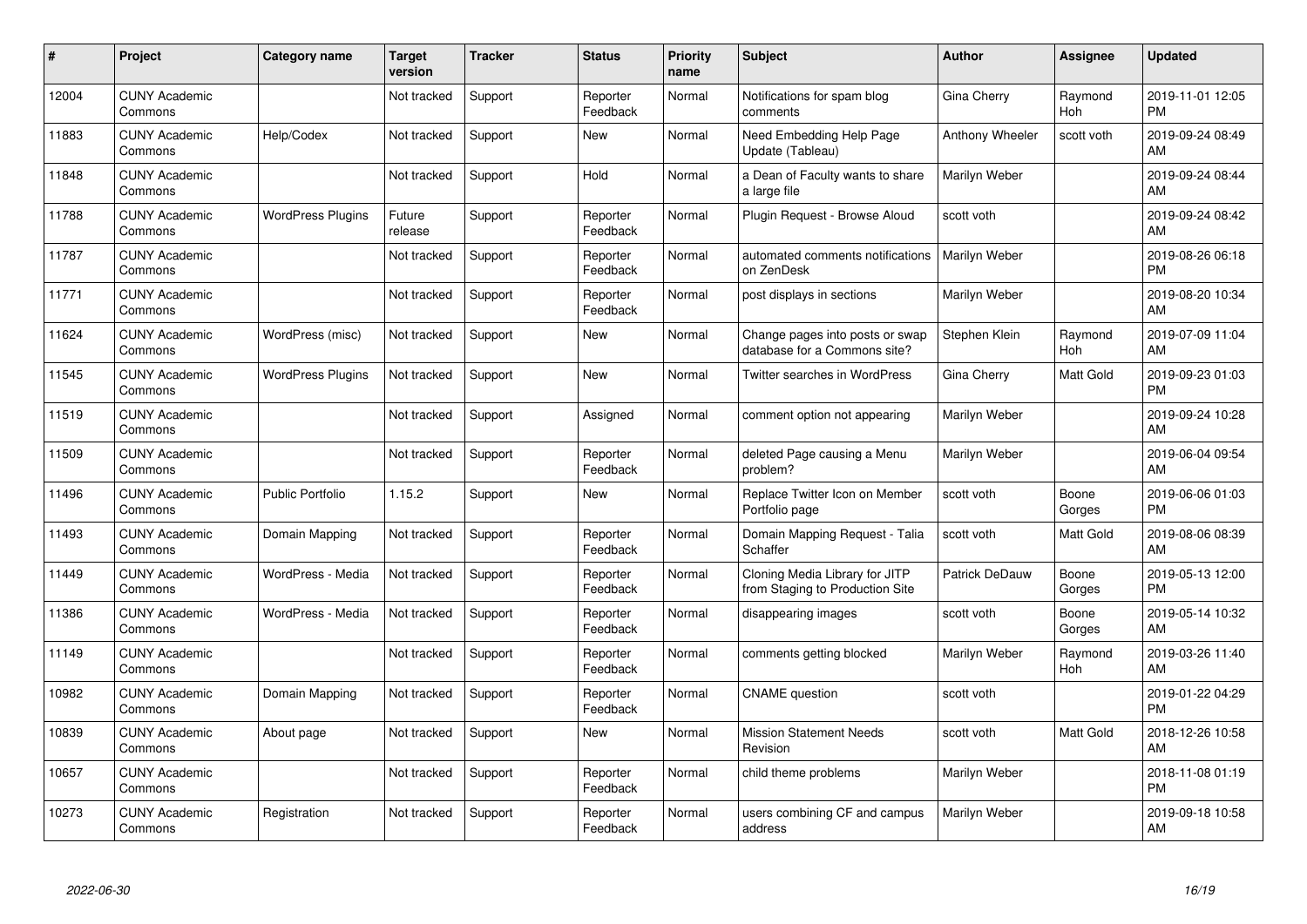| #     | <b>Project</b>                  | Category name            | <b>Target</b><br>version | <b>Tracker</b> | <b>Status</b>        | <b>Priority</b><br>name | <b>Subject</b>                                                                            | <b>Author</b>    | Assignee            | <b>Updated</b>                |
|-------|---------------------------------|--------------------------|--------------------------|----------------|----------------------|-------------------------|-------------------------------------------------------------------------------------------|------------------|---------------------|-------------------------------|
| 9941  | <b>CUNY Academic</b><br>Commons | Wiki                     | Not tracked              | Support        | Assigned             | Normal                  | Wiki functionality                                                                        | <b>Matt Gold</b> | Boone<br>Gorges     | 2018-06-26 10:57<br>AM        |
| 9729  | <b>CUNY Academic</b><br>Commons | <b>SEO</b>               | Not tracked              | Support        | New                  | Normal                  | 503 Errors showing on<br>newlaborforum.cuny.edu                                           | Diane Krauthamer | Raymond<br>Hoh      | 2018-05-22 04:48<br><b>PM</b> |
| 9211  | <b>CUNY Academic</b><br>Commons | <b>WordPress Plugins</b> | Future<br>release        | Support        | Reporter<br>Feedback | Normal                  | Auto-Role Setting in Forum Plugin<br><b>Causing Some Confusion</b>                        | Luke Waltzer     | Boone<br>Gorges     | 2018-03-13 11:44<br>AM        |
| 9207  | <b>CUNY Academic</b><br>Commons |                          | Future<br>release        | Support        | Reporter<br>Feedback | Normal                  | display dashboards made in<br>Tableau?                                                    | Marilyn Weber    | Boone<br>Gorges     | 2018-04-10 10:42<br>AM        |
| 8607  | <b>CUNY Academic</b><br>Commons |                          | Not tracked              | Support        | New                  | Normal                  | Paypal?                                                                                   | Marilyn Weber    | Matt Gold           | 2018-05-15 01:37<br><b>PM</b> |
| 5826  | <b>CUNY Academic</b><br>Commons | <b>WordPress Plugins</b> | Future<br>release        | Support        | Reporter<br>Feedback | Normal                  | <b>Remove Subscription Options</b><br>plugin from directory                               | Sarah Morgano    | Sarah<br>Morgano    | 2016-10-21 04:14<br><b>PM</b> |
| 4986  | <b>CUNY Academic</b><br>Commons | ZenDesk                  | Not tracked              | Support        | Assigned             | Normal                  | Prepare documentation for<br>Zendesk re web widget                                        | <b>Matt Gold</b> | Samantha<br>Raddatz | 2016-02-25 03:09<br><b>PM</b> |
| 4070  | <b>CUNY Academic</b><br>Commons | Analytics                | Not tracked              | Support        | Assigned             | Normal                  | Request for JITP site analytics                                                           | Matt Gold        | Seth Persons        | 2016-02-23 03:09<br><b>PM</b> |
| 3492  | <b>CUNY Academic</b><br>Commons | <b>WordPress Themes</b>  | Future<br>release        | Support        | Assigned             | Normal                  | Add CBOX theme to the<br>Commons                                                          | scott voth       | Raymond<br>Hoh      | 2014-10-08 05:55<br><b>PM</b> |
| 2175  | <b>CUNY Academic</b><br>Commons | WordPress (misc)         | Not tracked              | Support        | Assigned             | Normal                  | Subscibe 2 vs. Jetpack<br>subscription options                                            | local admin      | Matt Gold           | 2016-01-26 04:58<br><b>PM</b> |
| 636   | <b>CUNY Academic</b><br>Commons | WordPress (misc)         | Not tracked              | Support        | Assigned             | Normal                  | Create Lynda.com-like Table of<br><b>Contents for Prospective Tutorial</b><br>Screencasts | Matt Gold        | scott voth          | 2016-02-23 03:12<br><b>PM</b> |
| 12392 | <b>CUNY Academic</b><br>Commons | Help/Codex               | Not tracked              | Documentation  | New                  | Normal                  | <b>Updates to Common Commons</b><br>Questions on Help Page                                | scott voth       | Margaret<br>Galvan  | 2020-02-11 10:53<br>AM        |
| 8666  | <b>CUNY Academic</b><br>Commons | Teaching                 | Not tracked              | Documentation  | Assigned             | Normal                  | Create Teaching on the Commons<br>Resource Page                                           | <b>Matt Gold</b> | Laurie Hurson       | 2019-09-23 03:16<br><b>PM</b> |
| 3565  | <b>CUNY Academic</b><br>Commons | My Commons               | Not tracked              | Documentation  | <b>New</b>           | Normal                  | Load Newest inconsistencies                                                               | Chris Stein      | scott voth          | 2015-11-09 01:16<br><b>PM</b> |
| 3524  | <b>CUNY Academic</b><br>Commons | Documentation            | Not tracked              | Documentation  | Assigned             | Normal                  | Post describing all you can do<br>when starting up a new blog/group                       | <b>Matt Gold</b> | scott voth          | 2014-10-04 12:56<br><b>PM</b> |
| 2666  | <b>CUNY Academic</b><br>Commons | About page               | Not tracked              | Documentation  | Assigned             | Normal                  | <b>Update About Text</b>                                                                  | Chris Stein      | Luke Waltzer        | 2016-03-04 11:19<br>AM        |
| 9015  | <b>CUNY Academic</b><br>Commons | Groups (misc)            | Not tracked              | Outreach       | Assigned             | Normal                  | Email group admins the email<br>addresses of their groups                                 | <b>Matt Gold</b> | Matt Gold           | 2018-01-02 09:54<br>AM        |
| 3369  | <b>CUNY Academic</b><br>Commons | Reply By Email           | Not tracked              | Outreach       | Hold                 | Normal                  | Release reply by email to WP<br>plugin directory                                          | <b>Matt Gold</b> | Raymond<br>Hoh      | 2016-03-01 12:46<br><b>PM</b> |
| 14504 | <b>CUNY Academic</b><br>Commons |                          | Not tracked              | Publicity      | Reporter<br>Feedback | Normal                  | Adding showcases to home page<br>menu                                                     | Laurie Hurson    | Boone<br>Gorges     | 2022-01-19 03:26<br><b>PM</b> |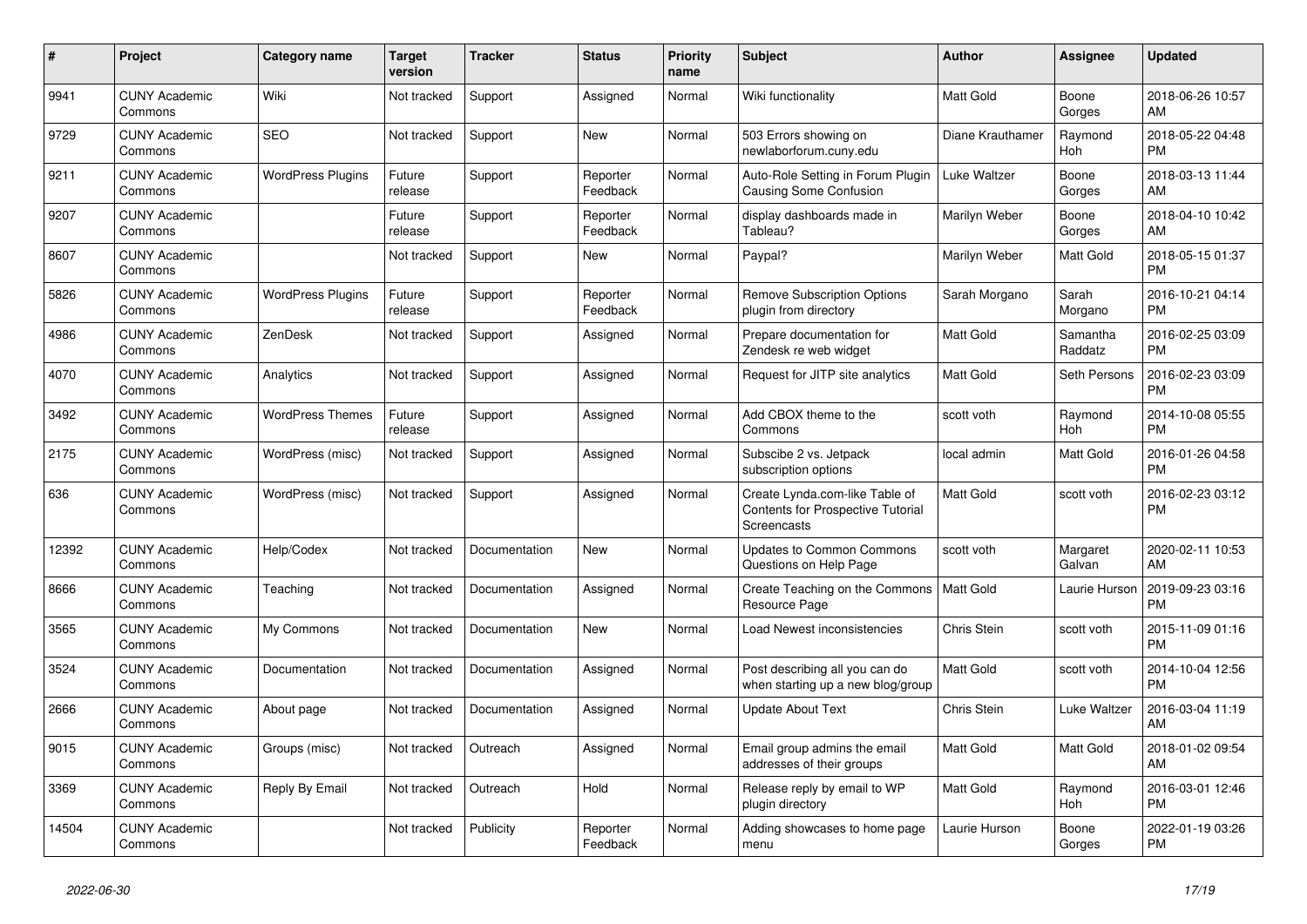| $\vert$ # | <b>Project</b>                  | Category name               | <b>Target</b><br>version | <b>Tracker</b> | <b>Status</b>        | <b>Priority</b><br>name | <b>Subject</b>                                                                       | <b>Author</b>           | Assignee            | <b>Updated</b>                |
|-----------|---------------------------------|-----------------------------|--------------------------|----------------|----------------------|-------------------------|--------------------------------------------------------------------------------------|-------------------------|---------------------|-------------------------------|
| 14475     | <b>CUNY Academic</b><br>Commons |                             | Not tracked              | Publicity      | <b>New</b>           | Normal                  | <b>OER Showcase Page</b>                                                             | Laurie Hurson           | Laurie Hurson       | 2021-09-14 10:46<br>AM        |
| 11393     | <b>CUNY Academic</b><br>Commons |                             | Not tracked              | Publicity      | <b>New</b>           | Normal                  | After 1.15 release, ceate a hero<br>slide and post about adding a site<br>to a group | scott voth              | Patrick<br>Sweeney  | 2019-05-14 10:32<br>AM        |
| 6665      | <b>CUNY Academic</b><br>Commons |                             | Not tracked              | Publicity      | <b>New</b>           | Normal                  | Dead Link in 1.10 announcement<br>post                                               | Paige Dupont            | Stephen Real        | 2016-12-01 03:11<br><b>PM</b> |
| 6014      | <b>CUNY Academic</b><br>Commons | Publicity                   | Future<br>release        | Publicity      | Reporter<br>Feedback | Normal                  | Google search listing                                                                | <b>Matt Gold</b>        | Boone<br>Gorges     | 2016-09-21 03:48<br><b>PM</b> |
| 5298      | <b>CUNY Academic</b><br>Commons |                             | Not tracked              | Publicity      | New                  | Normal                  | Survey Pop-Up Text                                                                   | Samantha Raddatz        | Samantha<br>Raddatz | 2016-03-22 12:27<br><b>PM</b> |
| 3511      | <b>CUNY Academic</b><br>Commons | Publicity                   | 1.7                      | Publicity      | Assigned             | Normal                  | Social media for 1.7                                                                 | Micki Kaufman           | Sarah<br>Morgano    | 2014-10-14 03:32<br><b>PM</b> |
| 3510      | <b>CUNY Academic</b><br>Commons | Publicity                   | 1.7                      | Publicity      | Assigned             | Normal                  | Post on the News Blog re: 'My<br>Commons'                                            | Micki Kaufman           | Sarah<br>Morgano    | 2014-10-15 11:18<br>AM        |
| 3509      | <b>CUNY Academic</b><br>Commons | Publicity                   | 1.7                      | Publicity      | New                  | Normal                  | Create 1.7 digital signage imagery                                                   | Micki Kaufman           | Marilyn<br>Weber    | 2014-10-01 12:40<br><b>PM</b> |
| 3506      | <b>CUNY Academic</b><br>Commons | Publicity                   | 1.7                      | Publicity      | <b>New</b>           | Normal                  | Prepare 1.7 email messaging                                                          | Micki Kaufman           | Micki<br>Kaufman    | 2014-10-01 12:36<br><b>PM</b> |
| 2612      | <b>CUNY Academic</b><br>Commons |                             | Not tracked              | Publicity      | Assigned             | Normal                  | Pinterest site for the Commons                                                       | local admin             | Sarah<br>Morgano    | 2016-03-04 11:19<br>AM        |
| 15210     | <b>CUNY Academic</b><br>Commons | Analytics                   | Not tracked              | Design/UX      | New                  | Normal                  | Google Analytics improvements                                                        | Colin McDonald          | Boone<br>Gorges     | 2022-05-24 10:47<br>AM        |
| 11843     | <b>CUNY Academic</b><br>Commons | WordPress (misc)            | Future<br>release        | Design/UX      | <b>New</b>           | Normal                  | Tweaking the Gutenberg Editor<br>Interface                                           | Laurie Hurson           |                     | 2022-04-26 12:00<br><b>PM</b> |
| 10580     | <b>CUNY Academic</b><br>Commons | Information<br>Architecture | Future<br>release        | Design/UX      | <b>New</b>           | Normal                  | Primary nav item review                                                              | Boone Gorges            | Sara Cannon         | 2022-06-28 01:29<br><b>PM</b> |
| 10439     | <b>CUNY Academic</b><br>Commons | Design                      | 2.1.0                    | Design/UX      | <b>New</b>           | Normal                  | Create Style Guide for Commons                                                       | Sonja Leix              | Sara Cannon         | 2022-06-28 01:43<br><b>PM</b> |
| 7624      | <b>CUNY Academic</b><br>Commons | BuddyPress (misc)           | Future<br>release        | Design/UX      | <b>New</b>           | Normal                  | <b>BP</b> Notifications                                                              | Luke Waltzer            | Paige Dupont        | 2017-02-08 10:43<br><b>PM</b> |
| 6392      | <b>CUNY Academic</b><br>Commons | Group Forums                | Future<br>release        | Design/UX      | Assigned             | Low                     | Composition/Preview Panes in<br>Forum Posts                                          | Luke Waltzer            | Paige Dupont        | 2016-10-21 04:26<br><b>PM</b> |
| 6298      | <b>CUNY Academic</b><br>Commons | User Experience             | Not tracked              | Design/UX      | Assigned             | Normal                  | Examine data from survey                                                             | <b>Matt Gold</b>        | Margaret<br>Galvan  | 2016-10-14 12:16<br><b>PM</b> |
| 5183      | <b>CUNY Academic</b><br>Commons | Social Paper                | Future<br>release        | Design/UX      | New                  | Normal                  | Creating a new paper when<br>viewing an existing paper                               | Raffi<br>Khatchadourian | Samantha<br>Raddatz | 2016-02-02 12:09<br><b>PM</b> |
| 5182      | <b>CUNY Academic</b><br>Commons | Social Paper                | Future<br>release        | Design/UX      | <b>New</b>           | Normal                  | "Publishing" a private paper on<br>social paper?                                     | Raffi<br>Khatchadourian | Boone<br>Gorges     | 2016-10-13 04:12<br><b>PM</b> |